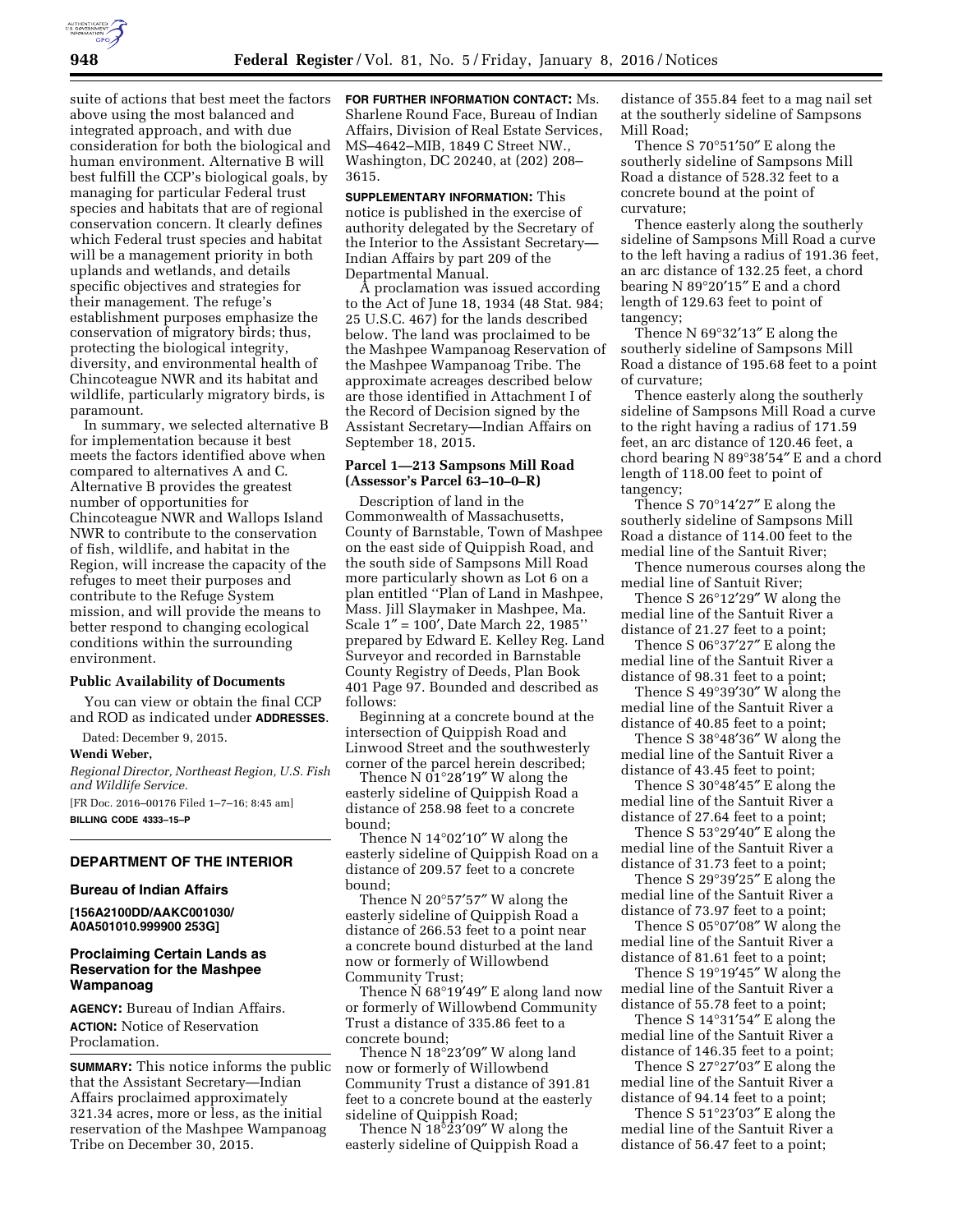Thence S 08°58′54″ E along the medial line of the Santuit River a distance of 48.95 feet to a point;

Thence S 01°59′19″ E along the medial line of the Santuit River a distance of 49.82 feet to a point;

Thence S 20°26′08″ E along the medial line of the Santuit River a distance of 34.79 feet to a point;

Thence S 07°02′20″ E along the medial line of the Santuit River a distance of 34.79 feet to a point;

Thence S 11°59′37″ W along the medial line of the Santuit River a distance of 65.43 feet to a point;

Thence S 56°08′09″ W along the medial line of the Santuit River a distance of 88.60 feet to a point;

Thence S 13°17′42″ W along the medial line of the Santuit River a distance of 102.68 feet to a point;

Thence S 49°39′30″ W along the medial line of the Santuit River a distance of 18.15 feet to a point;

Thence S 02°26′46″

Thence S 30°57′53″ E along the medial line of the Santuit River a distance of 33.53 feet to a point at the land now or formerly of the Town of Mashpee Conservation Commission;

Thence S 75°43′36″ W along land now or formerly of the Town of Mashpee Conservation Commission a distance of 314.40 feet to a concrete bound;

Thence S 75°43′36″ W along land now or formerly of the Town of Mashpee Conservation Commission and along an undeveloped way know as Linwood Street, all being land of the Town of Mashpee Conservation Commission, a distance of 300.03 feet to a concrete bound at the sideline of Linwood Street;

Thence S 75°43′36″ W along the northerly sideline of Linwood Street a distance of 417.21 feet to a concrete bound at the easterly sideline of Quippish Road, being the Point of Beginning.

The above parcel contains  $29.92 + / \text{--}$ acres.

For Grantor's title see deed dated February 7, 2013 from Maushop L.L.C. and recorded in the Barnstable Registry of Deeds in Book 27116, Page 35.

#### **Parcel 2—17 Mizzenmast (Assessor's Parcel 125–238–0–E)**

Description of land in the Commonwealth of Massachusetts, County of Barnstable, Town of Mashpee, on the east side of Mizzenmast more particularly shown as shown as Lot 80 Land Court Plan 35464–b (Sheet 7) filed in Land Registration Office, Barnstable County Registry of Deeds with a Certificate of Title Number 165381 bounded and described as follows:

Beginning at a concrete bound at the southwesterly corner of the parcel

herein described and the land now or formerly of new Seabury Properties, LLC;

Thence N 09°08′29″ E along land now or formerly of new Seabury Properties, LLC a distance of 57.00 feet to a bound at the land now or formerly of Paul;

Thence N 59°24′39″ E along land now or formerly of Paul a distance of 188.63 feet to a concrete bound at the easterly sideline of Mizzenmast;

Thence southerly along the easterly sideline of Mizzenmast a curve to the right, having a radius of 547.59 feet, an arc distance of 118.00 feet, with a chord bearing S 8°45′36″ E and a chord length of 117.77 feet to a concrete bound at the land now or formerly of Garber;

Thence S 79°16′28″ W along land now or formerly of Garber a distance of 192.74 feet to the Point of Beginning.

The above described parcel contains  $15,727 +/-$  s.f. or 0.3610 +/ - acres.

## **Parcel 3—56 Uncle Percy's Road (Assessor's Parcel 117–173–0–R)**

Description of land in the Commonwealth of Massachusetts, County of Barnstable, Town of Mashpee, on the south side of Uncle Percy's Road more particularly shown as Lot 15 (Block 10) Land Court Plan 11408–I filed in Land Registration Office, Barnstable County Registry of Deeds with a Certificate of Title Number 157612. Bounded and described as follows:

Beginning at a concrete bound along the southerly sideline of Uncle Percy's Road at the westerly corner of the parcel herein described and at the land now or formerly of Tucchio;

Thence N 45°15′00″ E along the southerly sideline of Uncle Percy's Road a distance 65.00 feet to a concrete bound at the land now or formerly of Mainberger, Trustee;

Thence S 44°45′00″ E along land now or formerly of Mainberger, Trustee a distance of 100.00 feet to a concrete bound at the land now or formerly of Romanski;

Thence S 45°15′00″ W along land now or formerly of Romanski and Brossi a distance of 65.00 feet to a point at the land now or formerly of Tucchio;

Thence N 44°45′00″ W along land now or formerly of Tucchio a distance of 100.00 feet to the southerly sideline of Uncle Percy's Road and the Point of Beginning.

The above described parcel contains 6,500 s.f. or  $0.1492 + / -$  acres.

### **Parcel 4—Great Neck Road South (Assessor's Parcel 99–38–0–R)**

Description of land in the Commonwealth of Massachusetts, County of Barnstable, Town of Mashpee

on the west side of Great Neck Road South more particularly shown on a plan entitled ''Plan of Land in Mashpee, Mass. Prepared for Duck Pond Limited Partnership. Scale  $1'' = 50'$ , dated February 13, 2007'' prepared by Holmes and McGrath, Inc. and recorded in Barnstable County Registry of Deeds, Plan Book 618 Page 13. Bounded and described as follows:

Beginning at a concrete bound at the northeasterly corner of the parcel herein described and at the land now or formerly of the Mashpee Wampanoag Tribal Council, Inc.;

Thence S 70°00′00″ E along the land now or formerly of the Mashpee Wampanoag Tribal Council, Inc. A distance of 180.00 feet to a point;

Thence S 24°54′00″ E along the land now or formerly of the Mashpee Wampanoag Tribal Council, Inc. A distance of 93.07 feet to a point;

Thence S 01°00′00″ W along the land now or formerly of the Mashpee Wampanoag Tribal Council, Inc. A distance of 75.00 feet to a concrete bound;

Thence S 13°55′00″ W along the land now or formerly of the Mashpee Wampanoag Tribal Council, Inc. A distance of 190.01 feet to a point at the land now or formerly of Mashpee Commons LP;

Thence N 84°57′25″ W along the land now or formerly of Mashpee Commons LP a distance of 282.36 feet to a concrete bound;

Thence N 84°57′25″ W along the land now or formerly of Mashpee Commons LP a distance of 500.11 feet to a concrete bound;

Thence N 84°57′25″ W along the land now or formerly of Mashpee Commons LP a distance of 244.03 feet to a point near a concrete bound at land now or formerly of the Mashpee Wampanoag Tribal Council, Inc.;

Thence N 14°32′19″ E along the land now or formerly of the Mashpee Wampanoag Tribal Council, Inc.; a distance of 395.00 feet to a concrete bound;

Thence S 84°57′43″ E along the land now or formerly of the Mashpee Wampanoag Tribal Council, Inc. a distance of 765.00 feet to a concrete bound being the Point of Beginning.

The above parcel contains  $8.88 + / \neg$ acres

For Grantor's title see deed dated June 12, 2007 from Duck Pond Limited Partnership and recorded in the Barnstable Registry of Deeds in Book 22104, Page 110.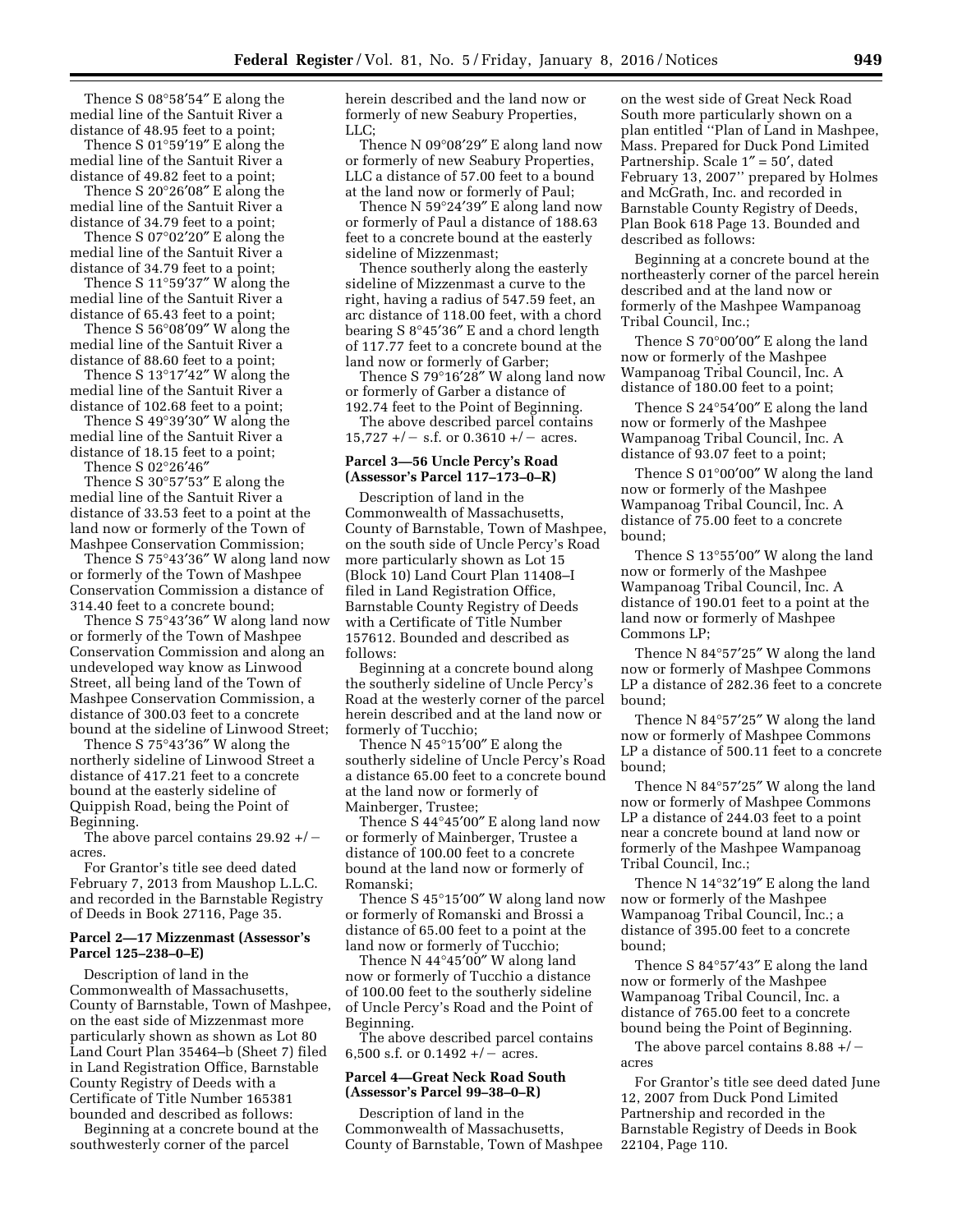## **Parcel 5—483 Great Neck Road South (Assessor's Parcel 95–7–0–R)**

Description of land in the Commonwealth of Massachusetts, County of Barnstable, Town of Mashpee on the west side of Great Neck Road South more particularly shown on a plan entitled ''Plan of Land in Mashpee, Mass. Prepared for the Mashpee Wampanoag Indian Tribal Council, Inc. Scale 1″ = 100′, dated June 6/3/15'' prepared by Cape & Islands Engineering, Inc. To be recorded in Barnstable County Registry of Deeds; bounded and described as follows:

Beginning at a Mashpee road bound along the westerly sideline of Great Neck Road South;

Thence S 19°26′15″ W along the westerly sideline of Great Neck Road South a distance of 220.76 feet to a point of curvature near a disturbed concrete bound;

Thence southerly along the westerly sideline of Great Neck Road South a curve to the left having a radius of 4055.79 feet, an arc distance of 249.01 feet, a chord bearing S 17°40′43″ W and a chord length of 248.97 feet to a point at the land now or formerly of Mashpee Commons LP;

Thence N 84°57′25″ W along land now or formerly Mashpee Commons LP a distance of 265.00 feet to a point at land now or formerly of the Mashpee Wampanoag Tribal Council;

Thence N 13°55′00″ E along land now or formerly of the Mashpee Wampanoag Tribal Council, Inc. a distance of 190.01 feet to a concrete bound;

Thence N 01°00'00" E along land now or formerly of the Mashpee Wampanoag Tribal Council, Inc. a distance of 75.00 feet to a point;

Thence N 24°54′00″ W along land now or formerly of the Mashpee Wampanoag Tribal Council, Inc. a distance of 93.07 feet to a point;

Thence N 70°00′00″ W along land now or formerly of the Mashpee Wampanoag Tribal Council, Inc. a distance of 180.00 feet to a concrete bound;

Thence N 84°57′43″ W along land now or formerly of the Mashpee Wampanoag Tribal Council, Inc. a distance of 765.00 feet to a concrete bound;

Thence S 14°32′19″ W along land now or formerly of the Mashpee Wampanoag Tribal Council, Inc. a distance of 395.00 feet to a point near a concrete bound at the land now or formerly of Mashpee Commons LP;

Thence N 84°57′25″ W along land now or formerly of the Mashpee Commons LP a distance of 256.07 feet to a broken concrete bound;

Thence N 84°57′25″ W along land now or formerly of the Mashpee Commons LP a distance of 499.97 feet to a concrete bound;

Thence N 84°57′25″ W along land now or formerly of the Mashpee Commons LP a distance of 500.00 feet to a concrete bound at the northerly sideline of Holland Mill Road;

Thence N 6°32′16″ E along Holland Mill Road so called a distance of 8.04 feet to a point;

Thence N 58°32′13″ W along the northerly sideline of Holland Mill Road a distance of 342.16 feet to a concrete bound;

Thence N 75°30′32″ W along the northerly sideline of Holland Mill Road a distance of 95.19 feet to a concrete bound;

Thence N 83°41′49″ W along the northerly sideline of Holland Mill Road a distance of 90.76 feet to a concrete bound online and thence continuing 12.90 feet to a point at the easterly sideline of Great Hay Road;

Thence N 10°25′26″ E along the easterly sideline of Great Hay Road a distance of 96.00 feet to a point;

Thence N 12°38′07″ E along the easterly sideline of Great Hay Road a distance of 149.30 feet to a point;

Thence N 10°23′37″ E along the easterly sideline of Great Hay Road a distance of 98.12 feet to a point of curvature;

Thence northerly along the easterly sideline of Great Hay Road a curve to the left having a radius of 412.75 feet, an arc distance of 98.07 feet, a chord bearing N 3°53′22″ E and a chord length of 97.84 feet to a point of tangency;

Thence N 2°55′03″ W along the easterly sideline of Great Hay Road a distance of 125.15 feet to a point;

Thence N 0°35′42″ E along the easterly sideline of Great Hay Road a distance of 49.42 feet to a point of curvature;

Thence northerly along the easterly sideline of Great Hay Road a curve to the left having a radius of 404.20 feet, an arc distance of 208.01 feet, a chord bearing N 14°08′53″ W and a chord length of 205.72 feet to a point of tangency;

Thence N 28°53′28″ W along the easterly sideline of Great Hay Road a distance of 49.10 feet to a point at the land now or formerly (n/f) of the Town of Mashpee Conservation Commission;

Thence S 82°18′33″ E along land n/f of the Town of Mashpee Conservation Commission a distance of 10.11 feet to a broken concrete bound;

Thence S 82°18′33″ E along land n/f of the Town of Mashpee Conservation Commission a distance of 1216.01 feet to a broken concrete bound;

Thence S 82°18′33″ E along land n/f of the Town of Mashpee Conservation Commission a distance of 352.06 feet to a concrete bound;

Thence S 82°18′33″ E along land n/f of the Town of Mashpee Conservation Commission a distance of 125.83 feet to a concrete bound;

Thence S 82°18′33″ E along land n/f of the Town of Mashpee Conservation Commission a distance of 484.05 feet to a concrete bound;

Thence S 82°18′33″ E along land n/f of the Town of Mashpee Conservation Commission a distance of 405.76 feet to a concrete bound;

Thence S 82°18′33″ E along land n/f of the Town of Mashpee Conservation Commission a distance of 500.19 feet to a concrete bound;

Thence S 82°18′33″ E along land now or formerly of the Town of Mashpee Conservation Commission a distance of 159.99 feet to a point near a concrete bound at the westerly sideline of Great Neck Road South;

Thence S 04°15′00″ E along the westerly sideline of Great Neck Road South a distance of 43.97 feet to a point of curvature;

Thence southerly along the westerly sideline of Great Neck Road South a curve to the right having a radius of 914.51 feet, an arc distance of 378.08 feet, a chord bearing S 7°35′38″ W and a chord length of 375.39 feet to a Mashpee Road bound being the Point of Beginning

The above parcel contains 57.94  $+/$ acres

## **Parcel 6—414 Main Street (Assessor's Parcel 35–30–0–R)**

Description of land in the Commonwealth of Massachusetts, County of Barnstable, Town of Mashpee on the south side of Main Street more particularly shown as shown as parcel 35 30 0 on the Town of Mashpee Assessors Maps, and is shown as parcel labeled Town of Mashpee on a plan entitled ''Plan of Land in Mashpee, Mass. As surveyed for Bonnie MacCarthy, Scale 1 in. = 40 ft., May 11, 1973, Nickerson & Berger, Inc. Engineers,'' recorded with the Barnstable County Registry of Deeds at Plan Book 273, Page 2. Bounded and described as follows:

Beginning on the southerly sideline of Main Street at a concrete bound at the northwesterly corner of the parcel herein described and at the land now or formerly of the Commonwealth of Massachusetts;

Thence S 74°26′15″ E by said Main Street a distance of 230.95 feet to a point on the westerly bank of the Mashpee River;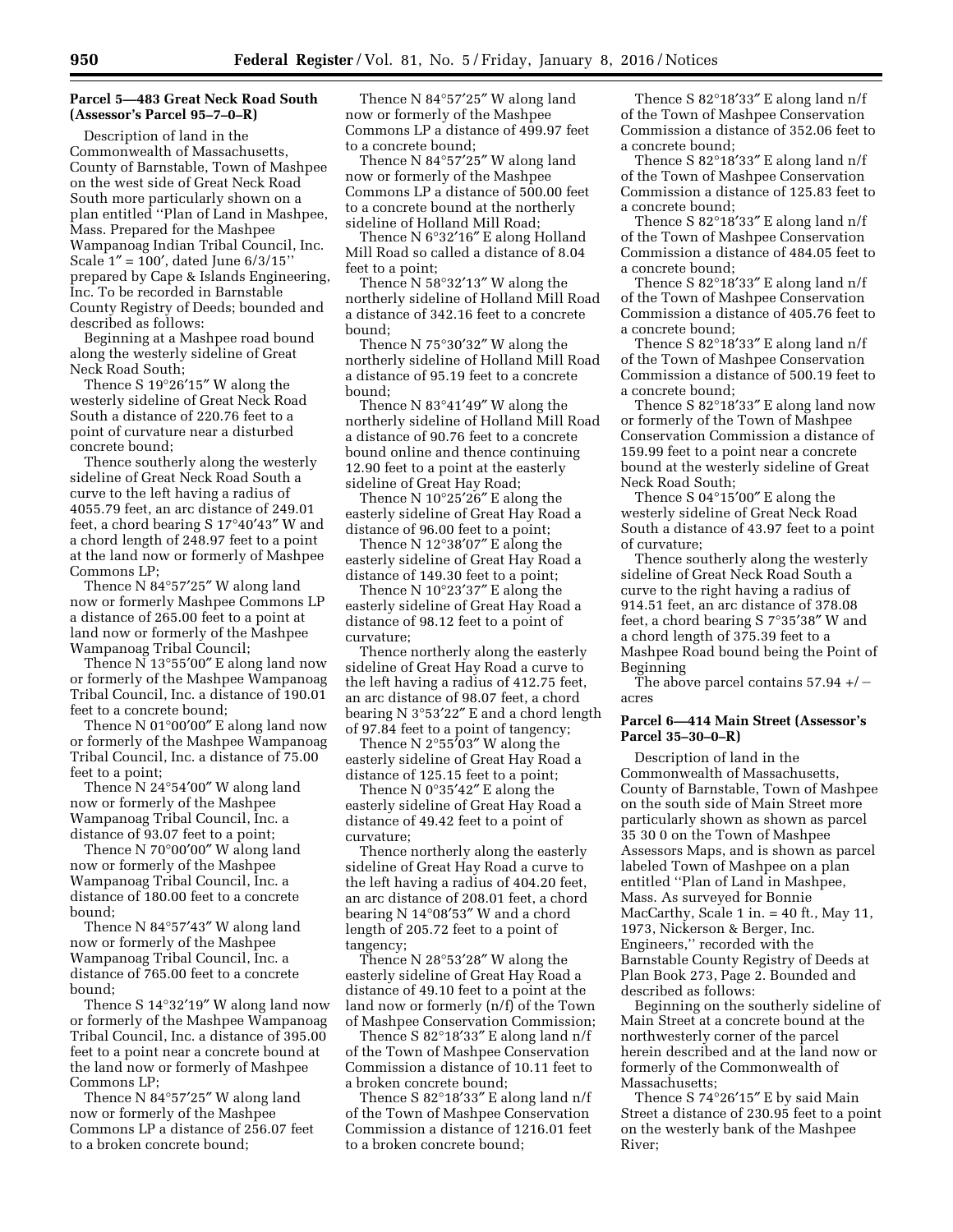Thence S 11°57′41″ W along the westerly bank of the Mashpee River a distance of 20.35 feet to a point;

Thence S 11°35′07″ W along the westerly bank of the Mashpee River a distance of 18.16 feet to a point;

Thence N 79°14′07″ W along the westerly bank of the Mashpee River a distance of 3.28 feet to a point;

Thence S 06°00′37″ W along the westerly bank of the Mashpee River a distance of 34.71 feet to a point;

Thence S 04°19′12″ W along the westerly bank of the Mashpee River a distance of 39.78 feet to a point;

Thence S 56°36′27″ W along the westerly bank of the Mashpee River a distance of 3.97 feet to a point;

Thence S 16°22′26″ E along the westerly bank of the Mashpee River a distance of 19.51 feet to a point;

Thence S 01°45′28″ E along the westerly bank of the Mashpee River a distance of 10.40 feet to a point at the land now or formerly of the Commonwealth of Massachusetts;

Thence N 65°57′45″ W along land now or formerly of the Commonwealth of Massachusetts a distance of 40.08 feet to a concrete bound;

Thence N 65°57′45″ W along land now or formerly of the Commonwealth of Massachusetts a distance of 234.92 feet to a concrete bound;

Thence N 25°22′55″ E along land now or formerly of the Commonwealth of Massachusetts a distance of 102.38 feet to the southerly sideline of Main Street and the Point of Beginning.

The above described parcel contains  $29,708 +/-$  s.f. or 0.6820 +/ - acres.

#### **Parcel 7—41 Hollow Road (Assessor's Parcel 45–73–A–R)**

That certain parcel of land together with the buildings thereon located on the southerly side of Hollow Road in Mashpee, Barnstable County, Massachusetts, now known and numbered as 41 Hollow Road, described as follows:

Beginning at a Point (P.O.B. ''A'') at the southerly side of Hollow Road and the easterly side of Goodspeed's Meeting House Road. Said Point (P.O.B. ''A'') lies N 54°53′10″ E a distance of 39.89 feet from a concrete bound with a drill hole found, thence:

By the southerly line of Hollow Road S 54°11′06″ E a distance of 160.52 feet to a point, thence;

By the southerly line of Hollow Road S 58°08′17″ E a distance of 267.94 feet to a concrete bound with a drill hole set at land of Mashpee Water District, thence;

By land of Mashpee Water District along a non-tangent curve to the left, having a radius of 400.00 feet, an arc

length of 1758.49 feet, and whose long chord bears S 78°30′33″ E a distance of 647.68 feet to a concrete bound with a drill hole set in the southerly line of Hollow Road, thence;

By the southerly line of Hollow Road along a curve to the right, having a radius of 230.06 feet, an arc length of 207.20 feet, and whose long chord bears S 67°36′33″ E a distance of 200.27 feet to a point, thence;

By the southerly line of Hollow Road S 41°48′27″ E a distance of 14.34 feet to a concrete bound with a drill hole set at land of Town of Mashpee Conservation Commission, thence;

By land of Town of Mashpee Conservation Commission S 18°18′01″ W a distance of 665.60 feet to a concrete bound with a drill hole set at land of Mashpee Old Indian Meeting House Authority, Inc., thence;

By land of Mashpee Old Indian Meeting House Authority, Inc. S 72°07′25″ W a distance of 411.20 feet to a point, thence;

By land of Mashpee Old Indian Meeting House Authority, Inc. N 73°07′23″ W a distance of 301.99 feet to a point, thence;

By land of Mashpee Old Indian Meeting House Authority, Inc. N 18°56′33″ W a distance of 614.52 feet to a point, thence;

By land of Mashpee Old Indian Meeting House Authority, Inc. N 68°19′57″ W a distance of 287.36 feet to a point in the easterly line of Goodspeed's Meetinghouse Road, thence;

By the easterly line of Goodspeed's Meetinghouse Road N 17°54′20″ E a distance of 217.36 feet to a point, thence;

By the easterly line of Goodspeed's Meetinghouse Road N 24°06′17″ E a distance of 249.44 feet to the Point of Beginning.

Parcel  $\bar{7}3A$  contains  $10.81 + / -$  acres.

### **Parcel 8—410 Meetinghouse Road (Assessor's Parcel 61–58a–0–R)**

Description of land in the Commonwealth of Massachusetts, County of Barnstable, Town of Mashpee on the east side of Meetinghouse Road more particularly shown as Parcel 58A on a plan entitled ''Plan of Land Prepared for Old Indian Meeting House Authority, Inc. Scale  $1'' = 10'$ , date March 29, 2007'' prepared by Holmes and McGrath Inc. and recorded in Barnstable County Registry of Deeds, Plan Book 625 page 8. Bounded and described as follows:

Beginning at a concrete bound with nail located along the easterly sideline of Meetinghouse Road at the northeasterly corner of the parcel herein described and at the land now or formerly of the Mashpee Wampanoag Tribal Council Inc.;

Thence S 5°22′15″ W along the easterly sideline of Meetinghouse Road a distance of 10.17 feet to a concrete bound with disk located on the easterly sideline of Meeting House Road;

Thence easterly along the sideline of Meetinghouse Road on a curve to the left having a radius of 996.84 feet, an arc distance of 59.85 feet, a chord bearing S 3°39′02″ W and a chord length of 59.84 feet to a point located at the southwest corner of the parcel herein described;

Thence S 73°12′45″ E along land now or formerly of Mashpee Wampanoag Tribal Council Inc. A distance of 86.92 feet to a point;

Thence N 13°42′06″ E along land now or formerly of Mashpee Wampanoag Tribal Council Inc. A distance of 70.00 feet to a point marked by a concrete bound with a nail;

Thence N 74°10′05″ W along land now or formerly of Mashpee Wampanoag Tribal Council Inc. A distance of 98.78 feet to a point marked by a concrete bound with a nail at the easterly sideline of Meetinghouse Road, being the Point of Beginning;

The above parcel contains  $6,447 + / \text{--}$ s.f. or  $0.1480 + / -$  acres.

For grantor's title see deed dated April 28, 2008 from the Town of Mashpee, acting by and through its Board of Selectmen, and recorded in the Barnstable Registry of Deeds in Book 22867, Page 31.

### **Parcel 9—414 Meetinghouse Road (Assessor's Parcel 68–13a–0–E)**

Description of land in the Commonwealth of Massachusetts, County of Barnstable, Town of Mashpee on the west side of Falmouth Road, and the east side of Meetinghouse Road more particularly shown as Parcel 13B on a plan entitled ''Plan of Land Prepared For Mashpee Wampanoag Tribe in Mashpee, MA. Scale 1″ = 80′, date May 16, 2008'' prepared by Holmes and McGrath Inc. and recorded in Barnstable County Registry of Deeds, Plan Book 626 Page 4. Bounded and described as follows:

Beginning near a concrete bound along the westerly sideline of Falmouth Road at the southeasterly corner of the parcel herein described and at the land now or formerly of the Town of Mashpee;

Thence N 64°23′33″ W along land now or formerly of the Town of Mashpee a distance of 375.00 feet to a concrete bound on the easterly sideline of Meeting House Road;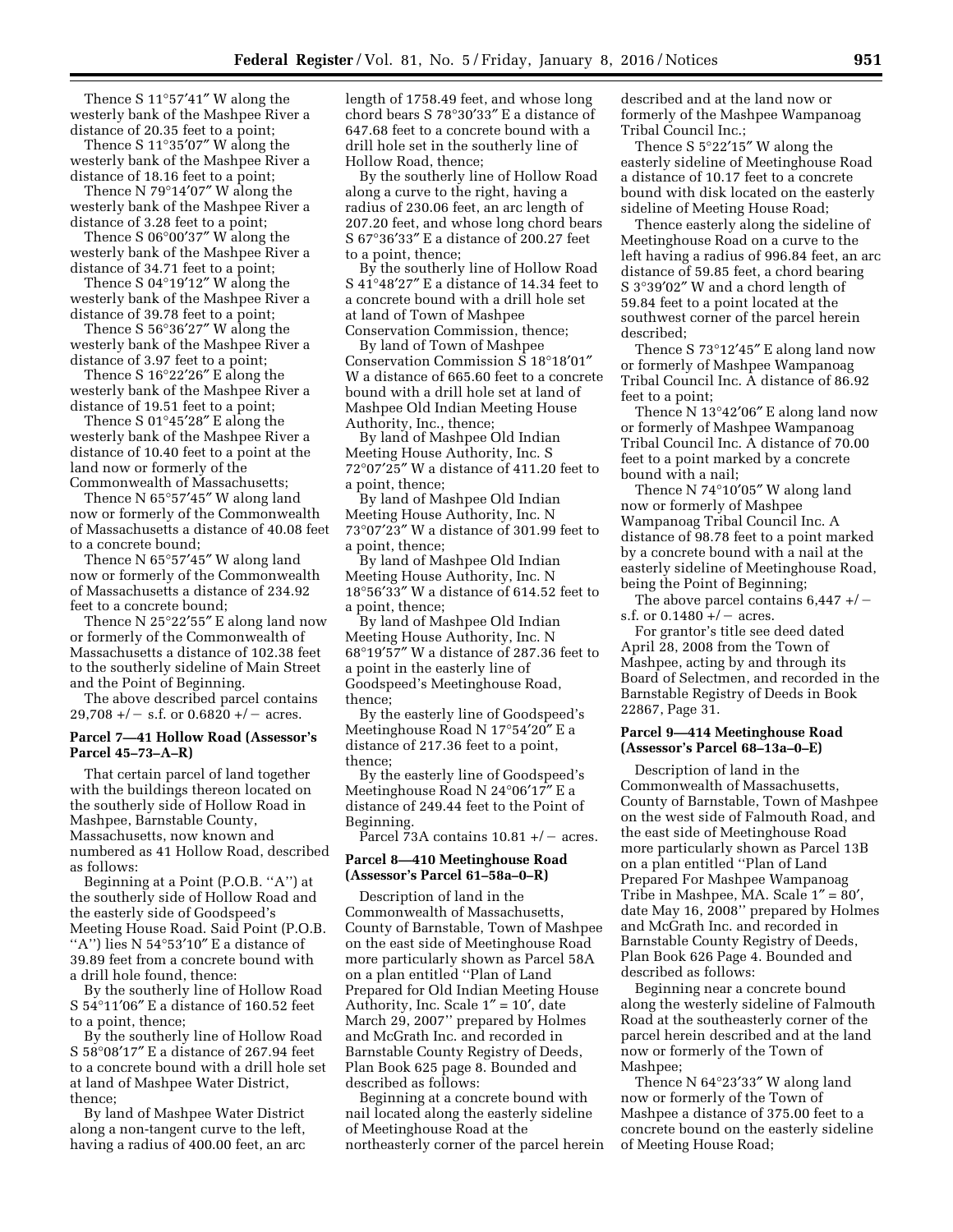Thence easterly along the sideline of Meetinghouse Road on a curve to the right having a radius of 996.84 feet, an arc distance of 158.50 feet, a chord bearing N 2°37′29″ W and a chord length of 158.33 feet to a point;

Thence S 73°12′45″ E along land now or formerly of Mashpee Wampanoag Tribal Council Inc. A distance of 86.92 feet to a point;

Thence N 13°42′06″ E along land now or formerly of Mashpee Wampanoag Tribal Council Inc. A distance of 70.00 feet to a point marked by a concrete bound with a nail;

Thence N 74°10′05″ W along land now or formerly of Mashpee Wampanoag Tribal Council Inc. a distance of 98.78 feet to a point marked by a concrete bound with a nail at the easterly sideline of Meetinghouse Road,

Thence N 05°22′15″ E along the easterly sideline of Meetinghouse Road a distance of 186.63 feet to the a point of curvature;

Thence along the easterly sideline of Meetinghouse Road a curve to the left having a radius of 1050.00 feet, an arc distance of 233.86 feet, a chord bearing N 1°00′35″ W and a chord length of 233.38 feet to a concrete bound at the land now or formerly of the Town of Mashpee;

Thence N 73°02′52″ E along land of now or formerly Town of Mashpee a distance of 720.70 feet to a point marked by a concrete bound at the land now or formerly of Nancy D. Ellison and at the land of now or formerly of Scott Greenwood;

Thence S 11°40′13″ E along lands of now or formerly of Greenwood, of Ainsworth and of Draggoo a distance of 381.13 feet to a rod with cap at the centerline of the way and at the land now or formerly Michael G. Miller;

Thence S 60°17′07″ W along land now or formerly of Miller a distance 44.94 feet to a rod with cap;

Thence S  $50^{\circ}37'58''$  W along land now or formerly of Miller a distance of 44.45 feet to a rod with cap;

Thence S  $43^{\circ}49'11''$  W along land now or formerly of Miller a distance of 56.00 feet to a rod with cap;

Thence S 41°13′45″ W along land now or formerly of Miller a distance of 44.85 feet to a rod with cap;

Thence S 38°24′16″ W along land now or formerly of Miller a distance of 56.58 feet to a rod with cap;

Thence S  $23^{\circ}27'46''$  W along land now or formerly of Miller a distance of 113.79 feet to a rod with cap at the westerly sideline of Falmouth Road;

Thence westerly along the sideline of Falmouth Road a curve to the left, radius of 2030.00 feet, an arc distance of 329.65 feet, a chord bearing S 31°18′19″

W and a chord length of 329.29 feet to a concrete bound at a point of tangency;

Thence S 26°39′12″ W along the westerly sideline of Falmouth Road a distance of 102.33 feet to the Point of Beginning.

The above parcel contains 501,486 +/  $-$  s.f. or 11.5125 +/  $-$  acres.

For Grantor's title see deed dated May 19, 2008 from the Town of Mashpee, acting by and through its Board of Selectmen, and recorded in the Barnstable Registry of Deeds in Book 23010, Page 37.

#### **Parcel 10—431 Main Street (Assessor's Parcel 27–42–0–R)**

Description of the land in the Commonwealth of Massachusetts, County of Barnstable, Town of Mashpee, on the northerly side of Main Street more particularly shown as parcel 27 42 0 on the Town of Mashpee Assessors Maps, bounded and described as follows:

Beginning at a broken concrete bound on the northerly sideline of Main Street at the southwesterly corner of the parcel herein described and at the land now or formerly of Mauro;

Thence N 20°15′55″ E along land now or formerly of Mauro & Aselbekian a distance of 150.00 feet to a rod with a cap at the land now or formerly of Mashpee Shores Realty Trust;

Thence N 20°15′55″ E along land now or formerly of Mashpee Shores Realty Trust a distance of 207.89 feet to a point at the land now or formerly of Wolf;

Thence N 20°15′55″ E along land now or formerly of Wolf a distance of 70.00 feet to a concrete bound at the land now or formerly of Bortolotti;

Thence S 76°03′10″ E along land now or formerly of Bortolotti a distance of 264.65 feet to a concrete bound at the land now or formerly of Peters;

Thence S 29°16′14″ W along land of now or formerly of Peters a distance of 477.51 feet to a concrete bound at the northerly sideline of Main Street;

Thence westerly along the northerly sideline of Main Street, on a curve to the right having a radius of 594.62 feet, an arc distance of 189.67 feet with a chord bearing N 65°17′58″ W and a chord length of 188.87 feet, to a broken concrete bound being the Point of Beginning.

Above described parcel contains 102,177 s.f. or 2.3456  $+/-$  acres.

For Grantor's title see deed dated April 28, 2008 from the Town of Mashpee, acting by and through its Board of Selectmen, and recorded in the Barnstable Registry of Deeds in Book 22867, Page 26.

### **Parcel 11—184 Meetinghouse Road (Assessor's Parcel 45–75–0–R)**

That certain parcel of land together with the buildings thereon located on the easterly side of Meetinghouse Road in Mashpee, Barnstable County, Massachusetts, now known and numbered as #184 Meetinghouse Road, described as follows:

Beginning at a point (P.O.B. ''B'') at the easterly side of Goodspeed's Meetinghouse Road and the easterly side of Meetinghouse Road. Said point (P.O.B. ''B'') lies S 06°34′23″ E a distance of 64.36 feet from a concrete bound with a drill hole found, thence:

By the easterly line of Goodspeed's Meetinghouse Road N 7°50′42″ E a distance of 157.70 feet to a point, thence;

By the easterly line of Goodspeed's Meetinghouse Road N 22°53′12″ E a distance of 196.84 feet to a point, thence;

By the easterly line of Goodspeed's Meetinghouse Road N 29°49′31″ E a distance of 257.97 feet to a point, thence;

By the easterly line of Goodspeed's Meetinghouse Road N 17°54′20″ E a distance of 11.49 feet to a point at land of Mashpee Wampanoag Indian Tribal Council, Inc., thence;

By land of Mashpee Wampanoag Indian Tribal Council, Inc. S 68°19′57″ E a distance of 287.36 feet to a point, thence;

By land of Mashpee Wampanoag Indian Tribal Council, Inc. S 18°56′33″ E a distance of 614.52 feet to a point, thence;

By land of Mashpee Wampanoag Indian Tribal Council, Inc. S 73°07′23″ E a distance of 301.99 feet to a point, thence;

By land of Mashpee Wampanoag Indian Tribal Council, Inc. N 72°07′25″ E a distance of 411.20 feet to a concrete bound with a drill hole set at land of Town of Mashpee Conservation Commission, thence;

By land of Town of Mashpee Conservation Commission N 53°00′36″ E a distance of 567.12 feet to a concrete bound with a drill hole set in the westerly line of Noisy Hole Road, thence;

By westerly line of Noisy Hole Road along a non-tangent curve to the RIGHT, having a radius of 1095.10 feet, an arc length of 145.55 feet, and whose long chord bears S 30°06′07″ E a distance of 145.44 feet to a point, thence;

By westerly line of Noisy Hole Road along a curve to the LEFT, having a radius of 2636.04 feet, an arc length of 435.63 feet, and whose long chord bears S 31°01′44″ E a distance of 435.13 feet to a point, thence;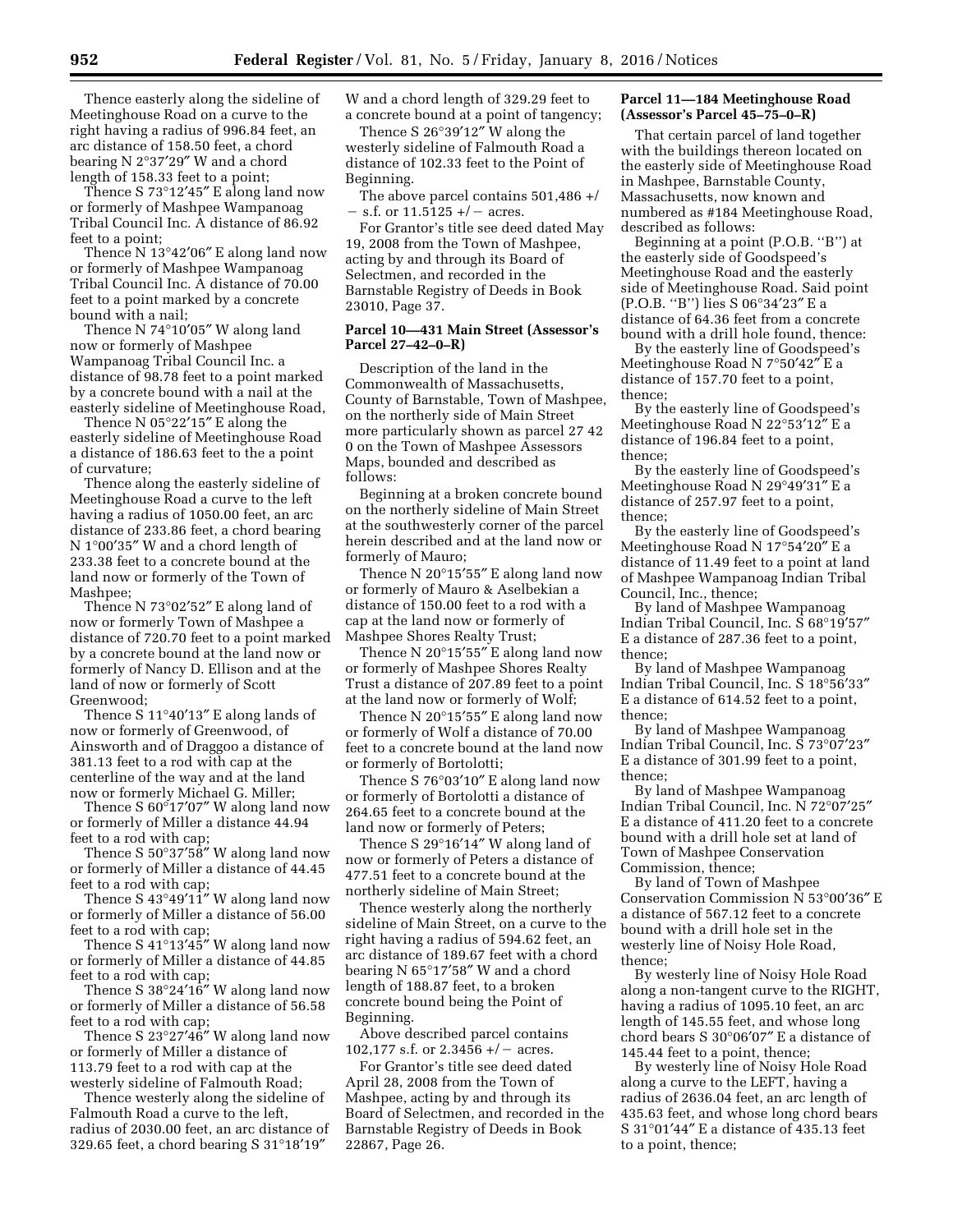By westerly line of Noisy Hole Road along a curve to the RIGHT, having a radius of 2823.63 feet, an arc length of 197.19 feet, and whose long chord bears  $\mathrm{S}\,$  33°45′45″ E a distance of 197.15 feet to a point, thence;

By westerly line of Noisy Hole Road S 31°45′43″ E a distance of 145.38 feet to a concrete bound with a drill hole set at land of Town of Mashpee Conservation Commission, thence;

By land of Town of Mashpee Conservation Commission S 69°37′19″ W a distance of 2045.48 feet to a concrete bound with a drill hole set, thence;

By land of Town of Mashpee Conservation Commission N 55°19′03″ W a distance of 34.35 feet to a concrete bound with a drill hole set in the easterly line of Meetinghouse Road, thence;

By the easterly line of Meetinghouse Road along a non-tangent curve to the LEFT, having a radius of 1075.46 feet, an arc length of 342.37 feet, and whose long chord bears N 10°09′22″ W a distance of 340.93 feet to a concrete bound with a drill hole found, thence;

By the easterly line of Meetinghouse Road N 19°16′34″ W a distance of 930.78 feet to the Point of Beginning. Parcel 75 contains  $46.83 + \bar{}/\text{--}$  acres.

### **City of Taunton**

#### **Bristol County, State of Massachusetts**

## *Tract 1—TDC—Lot 9*

Description of land in the Commonwealth of Massachusetts, County of Bristol, City of Taunton, on the west side of O'Connell Way off of Stevens Street owned by the Taunton Development Corporation and shown as Assessor's Parcel 49 on Assessor's Map 118 and as Lot 9 on a plan by Field Engineering Co., Inc. entitled ''Definitive Subdivision Plan of Land, Liberty and Union Industrial Park— Phase II'' and revised dated 3/08/2006, recorded in Plan Book 446, Pages 34–36, bounded and described as follows:

Beginning on the westerly sideline of O'Connell Way, at the most southeasterly corner of the lot to be described; said point being N 13°10′38″ W and 321.23 feet from a point of tangency in the westerly side line of O'Connell Way;

THENCE S 76°49′22″ W along land now or formerly of Two Stevens LLC a distance of 225.11 feet to a point;

THENCE N 20°56′02″ W along land now or formerly of Two Stevens LLC a distance of 547.76 feet to a point at Lot 14 and land now or formerly of Taunton Development Corporation (TDC);

THENCE N 87°34′23'' E along land now or formerly of TDC a distance of 186.89 feet to a point on a curve on the westerly side line of O'Connell Way;

THENCE southerly along the westerly sideline of O'Connell Way on a curve to the left having a radius of 230.00 feet, an arc distance of 92.90 feet, a chord bearing S 30°45′02'' E and a chord length of 92.27 feet to a point of tangency;

THENCE S 42°19′18″ E along the westerly sideline of O'Connell Way a distance of 135.62 feet to a point of curvature;

THENCE southerly along the westerly sideline of O'Connell Way on a curve to the right having a radius of 170.00 feet, an arc distance of 86.47 feet, a chord bearing S 27°44′58″ E and a chord length of 85.54 feet to a point of tangency;

THENCE S 13°10′38″ E along the westerly side line of O'Connell Way a distance of 218.68 feet to the Point of Beginning;

The above described lot contains  $2.726 + / -$  acres.

### *Tract 1—TDC—Lot 13*

Description of land in the Commonwealth of Massachusetts, County of Bristol, City of Taunton, on the west side of O'Connell Way off of Stevens Street owned by the Taunton Development Corporation and shown as Assessor's Parcel 27 on Assessor's Map 108 and as Lot 13 on a plan by Field Engineering Co., Inc. entitled ''Definitive Subdivision Plan of Land, Liberty and Union Industrial Park— Phase II'' and revised dated 3/08/2006, recorded in Plan Book 458, Page 21, bounded and described as follows. (For the purposes of these drawings, the portion of the property boundary defined by the centerline of the Cotley River has been approximated by line segments with bearings and distances).

Beginning on the westerly sideline of O'Connell Way, at the southerly corner of the lot to be described and point being the easterly corner of Lot 14 owned by Taunton Development Corporation (TDC);

THENCE N 69°59′17″ W along land now or formerly of TDC (Lot 14) a distance of 749.99 feet to a point;

THENCE S 19°57′56″ W along land now or formerly of TDC (Lot 14) a distance of 301.44 feet to a point and at land now or formerly of Two Stevens LLC;

THENCE N 69°49′06″ W along land now or formerly of Two Stevens LLC a distance of 200.62 feet to a point also being the end point of a tie line;

THENCE continuing in the same N 69°49′06″ W direction along land now or formerly of Two Stevens LLC a

distance of 30.00 feet to the approximate centerline of the Cotley River;

THENCE S 10°39′46″ W along the approximate centerline of Cotley River a distance of 110.86 feet;

THENCE S 05°31′51″ E along the approximate centerline of Cotley River a distance of 43.77 feet;

THENCE S 54°00′16″ E along the approximate centerline of Cotley River a distance of 31.07 feet;

THENCE S 58°48′35″ E along the approximate centerline of Cotley River a distance of 35.99 feet;

THENCE S 22°35′20″ E along the approximate centerline of Cotley River a distance of 27.33 feet;

THENCE S 15°02′05″ E along the approximate centerline of Cotley River a distance of 115.27 feet;

THENCE S 07°35′17″ W along the approximate centerline of Cotley River a distance of 30.90 feet;

THENCE S 36°31′36″ W along the approximate centerline of Cotley River a distance of 36.78 feet;

THENCE S 22°05′23″ W along the approximate centerline of Cotley River a distance of 37.53 feet;

THENCE S 00°51′38″ E along the approximate centerline of Cotley River a distance of 102.63 feet;

THENCE S 10°19′41″ E along the approximate centerline of Cotley River a distance of 132.84 feet to a point at land now or formerly of Douglas Porter Trustee;

THENCE S 79°40′32″ W along land now or formerly of Douglas Porter Trustee a distance of 21.00 feet to a point also being the end point of a tie line;

THENCE continuing in the same S 79°40′32″ W direction along land now or formerly of Douglas Porter Trustee a distance of 190.04 feet to a point on the easterly sideline of Massachusetts State Highway Route 24, Layout #3719;

THENCE N 01°00′57″ E along said easterly sideline of Route 24 a distance of 438.59 feet to a Massachusetts Highway bound;

THENCE N 45°35′25″ W along said easterly sideline of Route 24 a distance of 463.25 feet to a Massachusetts Highway bound;

THENCE N 11°44′56″ E along said easterly sideline of Route 24 a distance of 862.24 feet to the southerly sideline of a railroad right of way owned now or formerly by the Commonwealth of Massachusetts;

THENCE N 59°53′38″ E along the southerly sideline of the railroad right of way a distance of 239.15 feet to a point;

THENCE S 68°51′04″ E along land now or formerly of James L. Read, Trustee a distance of 235.00 feet to a point at the land now or formerly of PR-Crossroads Commerce Center LLC;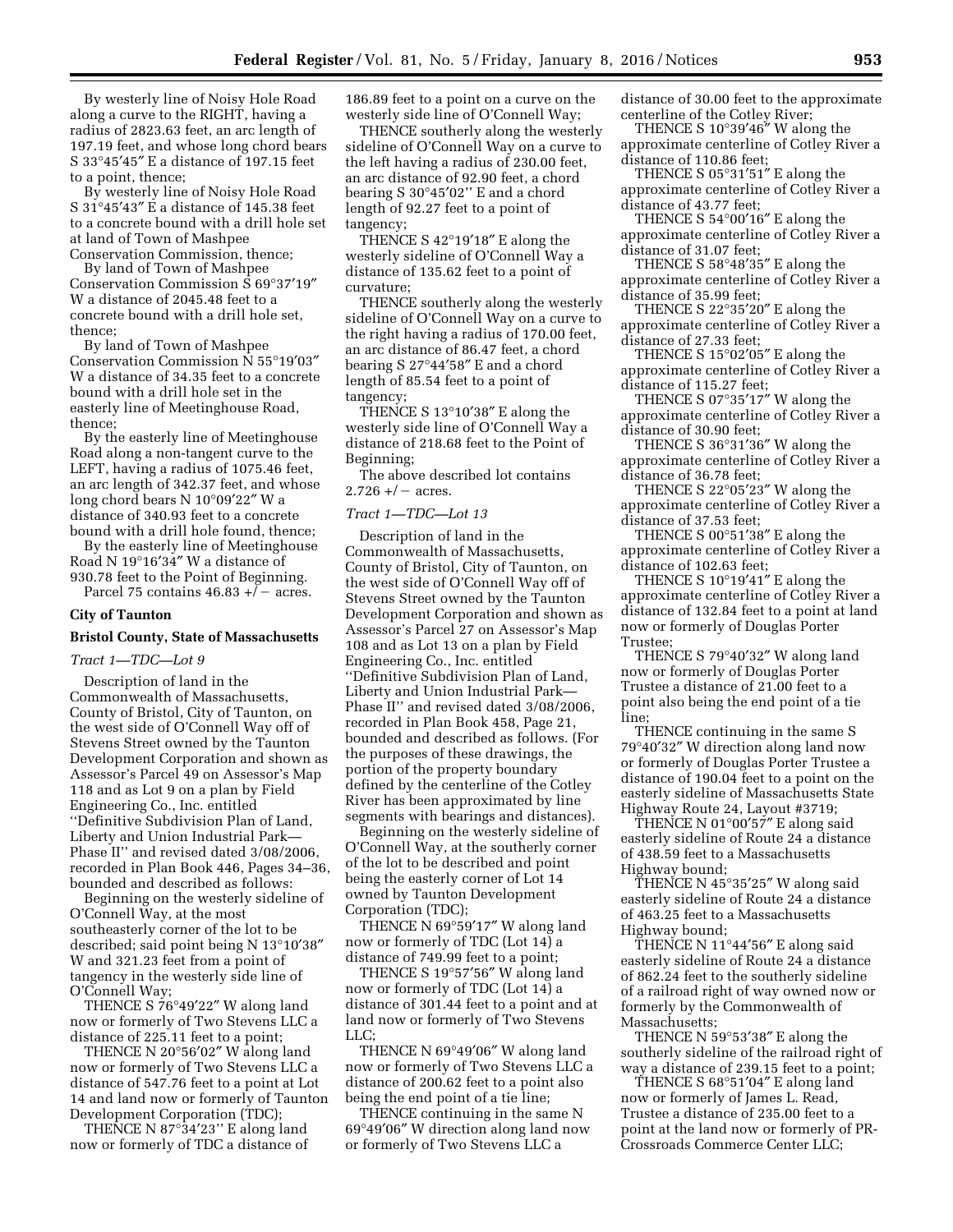THENCE S 24°15′25″ E along land now or formerly of PR-Crossroads Commerce Center LLC a distance of 500.20 feet to a point;

THENCE S 62°44′24″ E along land now or formerly of PR-Crossroads Commerce Center LLC a distance of 203.55 feet to a point;

THENCE N 78°08′37″ E along land now or formerly of PR-Crossroads Commerce Center LLC a distance of 227.00 feet to a point;

THENCE S 14°16′09″ E along land now or formerly of PR-Crossroads Commerce Center LLC a distance of 77.84 feet to a point on the cul-de-sac sideline of O'Connell Way;

THENCE westerly and southerly along the sideline of O'Connell Way on a curve to the left having a radius 75.00 feet, an arc distance of 190.17 feet, a chord bearing S 21°30′01″ E and a chord length of 143.17 feet to a point of reverse curvature;

THENCE easterly and southerly along the sideline of O'Connell Way on a curve to the right having a radius of 40.00 feet, an arc distance of 49.33 feet, a chord bearing S 58°48′43″ E and a chord length of 46.26 feet to a point of reverse curvature;

THENCE southerly along the westerly sideline of O'Connell Way on a curve to the left having a radius of 330.00 feet, an arc distance of 93.55 feet, a chord bearing S 31°36′18″ E and a chord length of 93.23 feet to a point of tangency;

THENCE S 39°43′33″ E along the westerly sideline of O'Connell Way a distance of 100.06 feet to a point of curvature;

THENCE southerly along the westerly sideline of O'Connell Way on a curve to the right having a radius of 270.00 feet, an arc distance of 125.40 feet, a chord bearing S 26°25′15″ E and a chord length of 124.27 feet to the Point of Beginning.

The above described lot contains  $22.238 + / -$  acres.

### *Tract 1—TDC—Lot 14*

Description of land in the Commonwealth of Massachusetts, County of Bristol, City of Taunton, on the west side of O'Connell Way off of Stevens Street owned by the Taunton Development Corporation and shown as Assessor's Parcel 26 on Assessor's Map 108 and as Lot 14 on a plan by Field Engineering Co., Inc. entitled ''Definitive Subdivision Plan of Land, Liberty and Union Industrial Park— Phase II'' and revised dated 3/08/2006, recorded in Plan Book 446, Pages 34–36, bounded and described as follows:

Beginning on the westerly sideline of O'Connell Way, at the most

southeasterly corner of the lot to be described and point being the northeasterly corner of Lot 9 owned by Taunton Development Corporation (TDC);

THENCE S 87°34′23″ W along land now or formerly of TDC (Lot 9), a distance of 186.89 feet to a point at land now or formerly of Two Stevens LLC;

THENCE N 70°07'42" W along land now or formerly of Two Stevens LLC a distance of 636.23 feet to a point;

THENCE N 69 °49′06″ W along land now or formerly of Two Stevens LLC a distance of 46.27 feet to a point at land now or formerly of TDC (Lot 13);

THENCE N 19 °57′56″ E along land now or formerly of TDC (Lot 13) a distance of 301.44 feet to a point;

THENCE S 69°59′17″ E along land now or formerly of TDC (Lot 13) a distance of 749.99 feet to a point on the westerly sideline of O'Connell Way;

THENCE southerly along the westerly sideline of O'Connell Way on a curve to the right having a radius of 270.00 feet, an arc distance of 59.38 feet, a chord bearing S 06°48′53″ E and a chord length of 59.27 feet to a point of tangency;

THENCE S 00°30′50″ E along the westerly sideline of O'Connell Way a distance of 118.63 feet to a point of curvature;

THENCE southerly along the westerly sideline of O'Connell Way on a curve to the left having a radius of 230.00 feet, an arc distance of 74.93 feet, a chord bearing S 09°50′48″ E and a chord length of 74.60 feet to the Point of Beginning.

The above described lot contains  $5.473 + / -$  acres.

### *Tract 1—TDC—North side Railroad 45 acres*

Description of land in the Commonwealth of Massachusetts, County of Bristol, City of Taunton, on the south side of Middleboro Avenue and west side of Stevens Street owned by the Taunton Development Corporation and shown as Assessor's Parcel 156 on Assessor's Map 94 and as shown on a plan by Tibbetts Engineering Corp. entitled ''Plan of Land'', Prepared for Taunton Development Corporation (TDC) dated 4/25/2002, recorded in Plan Book 406, Pages 66–68, bounded and described as follows. (For the purposes of these drawings, the portion of the property boundary defined by the centerline of the Cotley River or the westerly edge of Barstow's Pond has been approximated by line segments with bearings and distances).

Beginning on the southerly sideline of Middleboro Avenue at the

northwesterly corner of land now or formerly of Tracey and Troy Hixon;

THENCE S 01°02'56" W along land now or formerly of Hixon a distance of 166.30 feet to an angle point;

THENCE S 04°39′04″ E along land now or formerly of Hixon a distance of 98.65 feet to a point;

THENCE S 76°07′35″ E along land now or formerly of Hixon a distance of 106.06 feet to a point;

THENCE S 73°49′19″ E along land now or formerly of Ray A. Nacaula and Donnelly a distance of 241.70 feet to a point at land now or formerly of Waterman;

THENCE S 18°49′20″ W along land now or formerly of Waterman a distance of 151.72 feet to an iron pipe;

THENCE N 85°34′00″ E along land now or formerly of Waterman a distance of 74.85 feet to an iron pipe at land now or formerly of Mora and Bell;

THENCE S 09°35′20″ E along land now or formerly of Mora and Bell and land formerly of Oldfield but now of TDC a distance of 279.18 feet to a stone bound;

THENCE N 85°33′36″ E along land formerly of Oldfield but now of TDC a distance of 304.45 feet to a point on the westerly sideline of Stevens Street;

THENCE S 09°01′27″ E along the westerly sideline of Stevens Street a distance of 35.74 feet to a Massachusetts Highway bound;

THENCE S 59°54′40″ W along the land now or formerly of the Commonwealth of Massachusetts a distance of 16.08 feet to a Massachusetts Highway bound;

THENCE S 04°25′09″ E along the land now or formerly of the Commonwealth of Massachusetts a distance of 11.29 feet to a point along the northerly sideline of railroad right of way;

THENCE S 59°53'38" W along the northerly sideline of the railroad right of way a distance of 884.09 feet to an angle point;

THENCE S 54°50′33″ W along the northerly sideline of the railroad right of way a distance of 187.40 feet to an angle point;

THENCE S 59°53′38″ W along the northerly sideline of the railroad right of way a distance of 1299.46 feet to a point also being the end point of a tie line;

THENCE continuing in the same direction S 59°53′38″ W along the northerly sideline of the railroad right of way a distance of 30.01 feet to the approximate centerline of the Cotley River channel;

THENCE N 03°10′26″ E along the approximate centerline of the Cotley River channel a distance of 47.17 feet;

THENCE N 33°36′32″ E along the approximate centerline of the Cotley River channel a distance of 113.25 feet;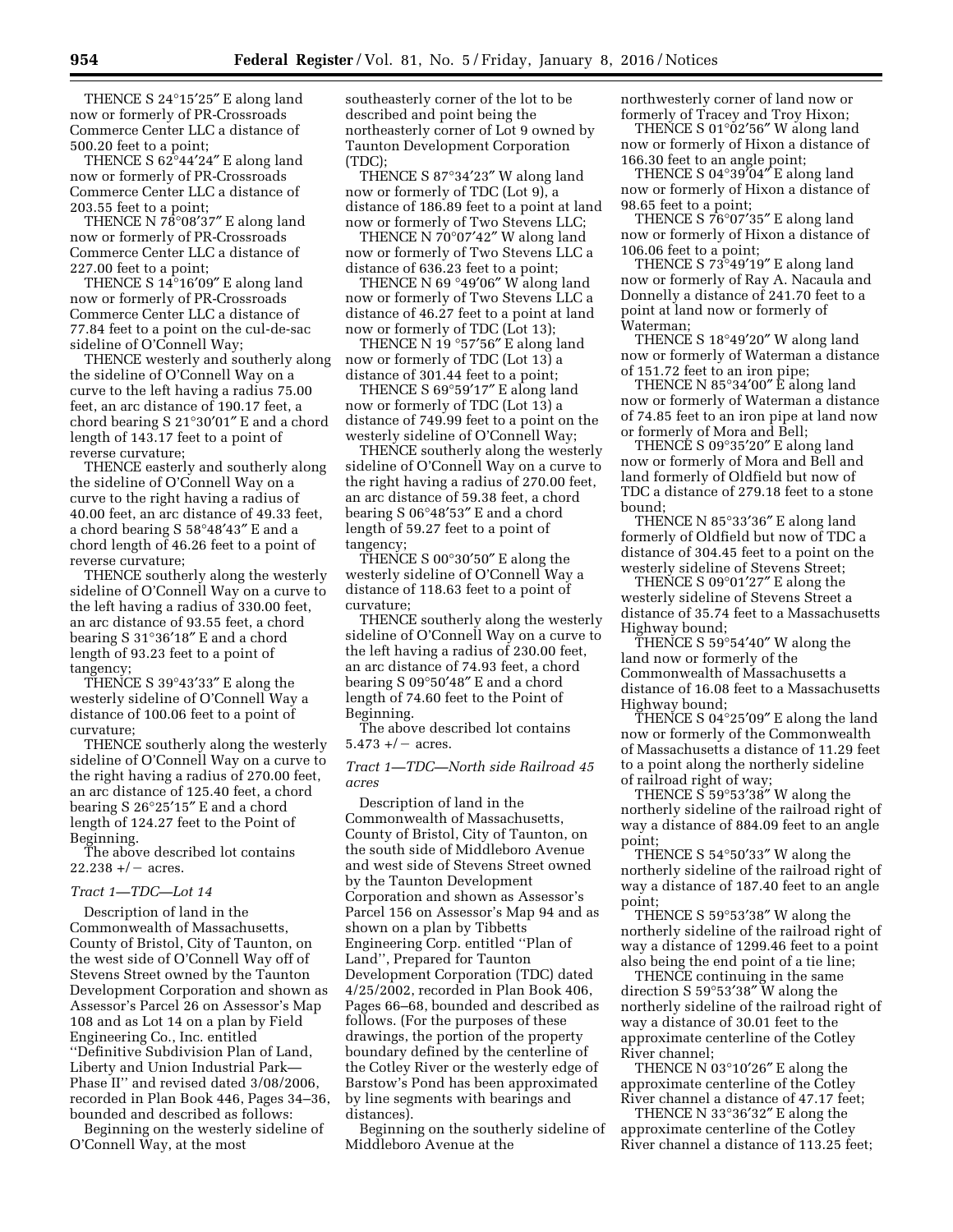THENCE N 52°39′30″ E along the approximate centerline of the Cotley River channel a distance of 66.39 feet;

THENCE N 09°47′41″ E along the approximate centerline of the Cotley River channel a distance of 173.55 feet;

THENCE N 18°32′41″ W along the approximate centerline of the Cotley River channel a distance of 70.11 feet;

THENCE N 25°28′18″ W along the approximate centerline of the Cotley River channel a distance of 105.43 feet;

THENCE N 07°01′49″ W along the approximate centerline of the Cotley

River channel a distance of 127.91 feet; THENCE N 33°55′21″ E along the approximate centerline of the Cotley

River channel a distance of 103.89 feet; THENCE N 07°23′01″ W along the approximate centerline of the Cotley

River channel a distance of 199.55 feet; THENCE N 13°51′57″ E along the

approximate centerline of the Cotley River channel a distance of 64.35 feet; THENCE N 31°51′07″ E along the

approximate centerline of the Cotley River channel a distance of 175.31 feet;

THENCE N 21°19′23″ E along the approximate centerline of the Cotley River channel a distance of 142.74 feet;

THENCE N 38°11′09″ E along the approximate centerline of the otley River channel a distance of 173.51 feet;

THENCE N 63°56′17″ W a distance of 96.16 feet to the approximate westerly edge of Barstow's Pond;

THENCE N 51°45′07″ E by the approximate westerly edge of Barstow's Pond a distance of 156.13 feet;

THENCE N 65°12′52″ E by the approximate westerly edge of Barstow's

Pond a distance of 162.77 feet; THENCE N 82°19′48″ E by the

approximate westerly edge of Barstow's Pond a distance of 106.19 feet; THENCE N 35°36′23″ E by the

approximate westerly edge of Barstow's Pond a distance of 22.65 feet;

THENCE N 08°39′34″ W by the approximate westerly edge of Barstow's Pond a distance of 44.34 feet;

THENCE N 17°22′26″ E by the approximate westerly edge of Barstow's Pond a distance of 48.53 feet;

THENCE N 17°23′37″ W by the approximate westerly edge of Barstow's Pond a distance of 75.14 feet;

THENCE N 03°05′14″ E by the approximate westerly edge of Barstow's Pond a distance of 41.87 feet;

THENCE N 76°36′55″ E by the approximate westerly edge of Barstow's Pond a distance of 45.99 feet;

THENCE S 37°12′19″ E by the approximate westerly edge of Barstow's Pond a distance of 46.41 feet;

THENCE S 10°11′37″ E by the approximate westerly edge of Barstow's Pond a distance of 55.96 feet;

THENCE S 15°09′39″ E by the approximate westerly edge of Barstow's Pond a distance of 35.95 feet;

THENCE S $05^{\circ}46'00''$  E by the approximate westerly edge of Barstow's Pond a distance of 44.65 feet;

THENCE S 81°38′17″ E by the approximate westerly edge of Barstow's Pond a distance of 27.39 feet;

THENCE N 54°43′56″ E by the approximate westerly edge of Barstow's Pond a distance of 128.51 feet;

THENCE N 01°46′23″ W by the approximate westerly edge of Barstow's Pond a distance of 113.99 feet;

THENCE N 25°38′16″ E by the approximate westerly edge of Barstow's Pond a distance of 151.73 feet;

THENCE N 74°41′23″ E by the approximate westerly edge of Barstow's Pond a distance of 106.65 feet;

THENCE N 27°43′59″ E by the approximate westerly edge of Barstow's Pond a distance of 20.70 feet to a point near the dam;

THENCE N 32°19′00″ E a distance of 110.00 feet to an iron pipe being the end point of a tie line and also being a point on a curve on the southerly sideline of Middleboro Avenue;

THENCE easterly along the southerly sideline of Middleboro Avenue on a curve to the right having a radius of 1975.00 feet, an arc distance of 131.00 feet, a chord bearing S 68°43′59″ E and a chord length of 130.98 feet to a Massachusetts Highway bound;

THENCE S 43°35′26″ E along the southerly sideline of Middleboro Avenue a distance of 17.94 feet to a Massachusetts Highway bound;

THENCE S  $55^{\circ}00'28''$  E along the southerly sideline of Middleboro Avenue a distance of 93.78 feet to at Massachusetts Highway bound;

THENCE S 64°48′14″ E along the southerly sideline of Middleboro Avenue a distance of 35.92 feet to the Point of Beginning;

The above described lot contains  $45.222 + / -$  acres.

### *Tract 1—TDC—Stevens Street Single Lot, Oldfield*

Description of land in the Commonwealth of Massachusetts, County of Bristol, City of Taunton, on the west side of Stevens Street owned by Taunton Development Corporation and shown as Assessor's Parcel 36 on Assessor's Map 95, bounded and described as follows:

Beginning at a stake on the westerly side of Stevens Street at the most north easterly corner of the lot to be described; and point being the south easterly corner of land now or formerly of Mora and Bell;

THENCE S 07°47′36″ E along the westerly sideline of Stevens Street a distance of 183.57 feet to a corner of land now or formerly of Taunton Development Corporation (TDC);

THENCE S 85°33′36″ W along land now or formerly of TDC (Assessor Map 94 Lot 156) a distance of 304.45 feet to a stone bound;

THENCE N 09°35′20″ W along land now or formerly of TDC (Assessor Map 94 Lot 156) a distance of 184.00 feet to a point at land now or formerly of Mora and Bell;

THENCE N 85°33′36″ E along land now or formerly of Mora and Bell a distance of 310.25 feet to the Point of Beginning.

The above described lot contains  $1.293 +/-$  acres.

The above described parcel has taken into consideration the roadway taking by the Commonwealth of Massachusetts, Department of Highways, for the relocation of Stevens Street, by taking dated September 8, 1993, recorded with Bristol County North District Registry of Deeds in Deed Book 5683, Page 12.

## *Tract 2—61R Stevens Street and O'Connell Way, Taunton, MA*

Description of land in the Commonwealth of Massachusetts, County of Bristol, City of Taunton, on the west side of Stevens Street and the east side of O'Connell Way and more particularly shown as Lot 3A on a plan by Cullinan Engineering Co. Inc., entitled ''Plan of Land Stevens Street, East Taunton, Massachusetts'', revised dated May 31, 2005 recorded in Plan Book 437, Page 30. Also a portion of said property is shown on a plan by Field Engineering Co. Inc., entitled ''Definitive Subdivision Plan of Land, Liberty and Union Industrial Park— Phase II, Taunton Development Corporation'', revised dated March 8, 2006, recorded in Plan Book 446, Page 35 bounded and described as follows. Also see Tract 10 (Gap Parcel)

Beginning on the westerly sideline of Stevens Street at the most easterly corner of lot to be described; and point being the northeast corner of property now or formerly of Allen;

THENCE N 68°39′51″ W along land now or formerly of Allen and land now or formerly of 71 Stevens Street, LLC a distance of 313.86 feet to a point;

THENCE N 69°12′22″ W continuing along land now or formerly of 71 Stevens Street, LLC a distance of 225.17 feet to a point;

THENCE S 47°56′00″ W along land now or formerly of 71 Stevens Street, LLC a distance of 87.00 feet to a point;

THENCE S 44°58′21″ W continuing along land now or formerly of 71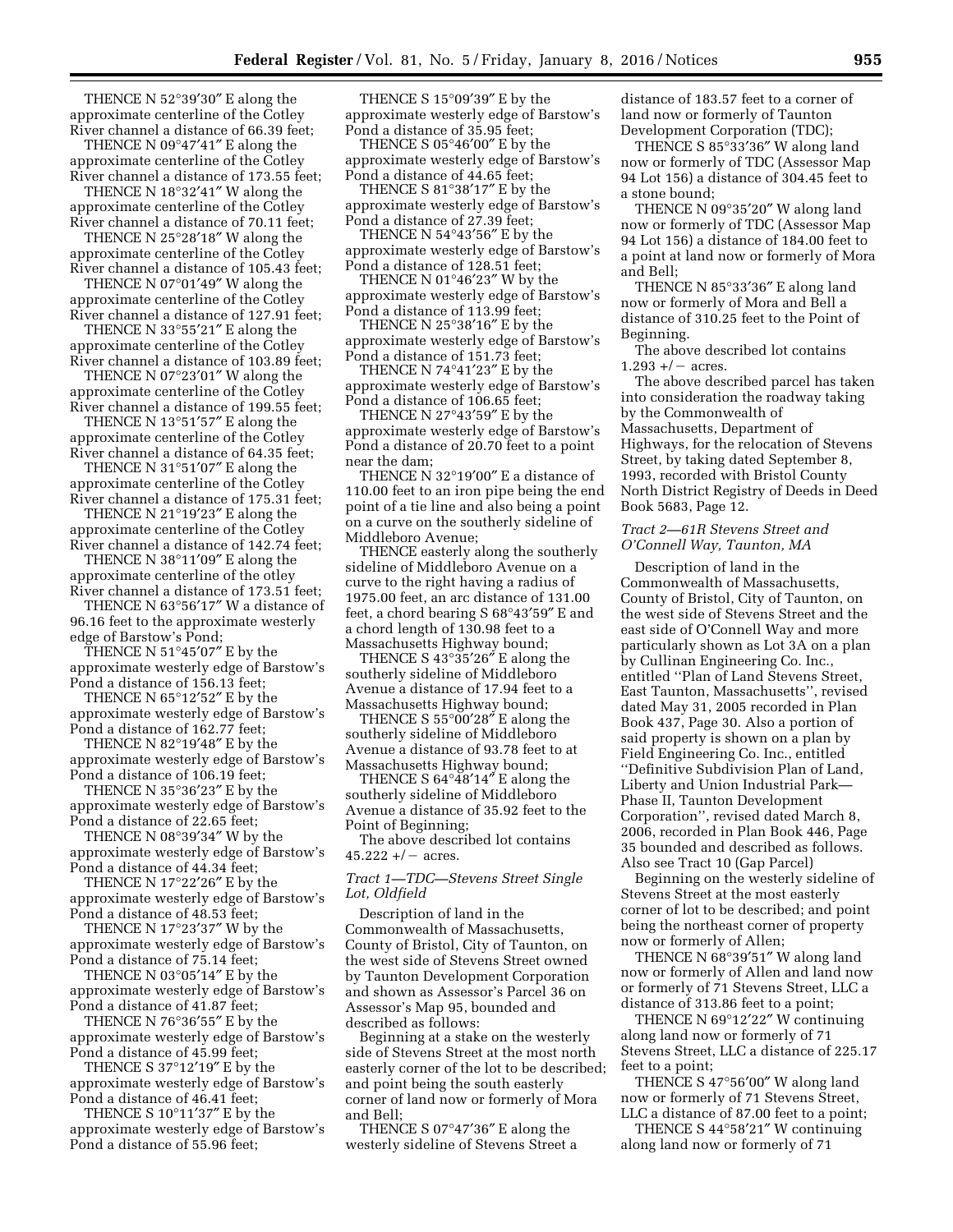Stevens Street, LLC a distance of 155.46 feet to a point;

THENCE N 13°10′38″ W a distance of 349.05 feet along land now or formerly of Taunton Development Corp. (Gap Parcel, see Tract 10) to a point;

THENCE N 42°19′18″ W a distance of 215.61 feet along land now or formerly of Taunton Development Corp. (Gap Parcel, see Tract 10) to a point at land now or formerly of Bellas, Trustee;

THENCE S 72°20′47″ E a distance of 491.45 feet along land now or formerly of Bellas, Trustee and land now or formerly of DeBrum to a point;

THENCE continuing S 72°20′47″ E along land now or formerly of DeBrum a distance of 20.32 feet to a point;

THENCE S 70°48′53″ E a distance of 141.08 feet along land now or formerly of DeBrum to an iron pipe;

THENCE S 63°11′08″ E along land now or formerly of DeBrum a distance of 211.40 feet to a point at the land now or formerly of Haskins;

THENCE S 26°48′58″ W along land now or formerly of Haskins a distance of 134.62 feet to a point;

THENCE S 69°41′20″ E along land now or formerly of Haskins a distance of 167.82 feet to a point at the westerly sideline of Stevens Street;

THENCE S 04°48′11″ W along the westerly sideline of Stevens Street a distance of 50.00 feet to the Point of Beginning;

The above described parcel contains  $3.895 + / -$  acres.

*Tract 3—71 Stevens Street, Taunton, MA* 

Description of land in the Commonwealth of Massachusetts, County of Bristol, City of Taunton on the west side of Stevens Street more particularly shown as Lot 2 on a plan by Cullinan Engineering Co. Inc., entitled ''Plan of Land Stevens Street, County Street and Rte. 24 East Taunton, Massachusetts Prepared for Robert DiCroce'', dated March 23, 2005, recorded in Plan Book 436, Page 22, bounded and described as follows.

Beginning on the westerly sideline of Stevens Street at the southeast corner of property now or formerly of Williams;

THENCE S 19°18′52″ W along the westerly sideline of Stevens Street a distance of 186.64 feet to a point of curvature at the beginning of the road layout for O'Connell Way;

THENCE southwesterly along the northerly sideline of O'Connell Way on a curve to the right having a radius of 75.00 feet, an arc distance of 130.78, feet a chord bearing S 69°16′13″ W and a chord length of 114.83 feet to a point of tangency;

THENCE N 60°46′27″ W along the northerly sideline of O'Connell Way a distance of 325.24 feet to a point of curvature;

THENCE northwesterly along the easterly sideline of O'Connell Way on a curve to the right having a radius of 250.00 feet, an arc distance of 207.68 feet, a chord bearing N 36°58′32″ W and a chord length of 201.76 feet to a point of tangency;

THENCE N 13°10′38″ W along the easterly sideline of O'Connell Way a distance of 283.78 feet to a point at land now or formerly Taunton Development Corporation (TDC) (Gap Parcel, Tract 10);

THENCE S 41°25′18″ E along land now or formerly of TDC (Gap Parcel, Tract 10) a distance of 28.35 feet to a point at land now or formerly DaRosa;

THENCE N 44°58′21″ E along land now or formerly of DaRosa a distance of 155.46 feet to a point;

THENCE N 47°56′00″ E along land now or formerly of DaRosa a distance of 87.00 feet to a point;

THENCE S 69°12'22" E along land now or formerly of DaRosa a distance of 225.17 feet to a point;

THENCE S 68°39′51″ E along land now or formerly of DaRosa a distance of 192.94 feet to a point at land now or formerly of Allen;

THENCE S 14°26′52″ W along land now or formerly of Allen and land now or formerly of Williams a distance of 324.60 feet to a point;

THENCE S 65°33′57″ E along land now or formerly of Williams a distance of 150.00 feet to the Point of Beginning;

The above described parcel contains  $6.875 + / -$  acres.

*Tract 4—73 Stevens Street, Taunton, MA* 

Description of land in the Commonwealth of Massachusetts, County of Bristol, City of Taunton on the west side of Stevens Street more particularly shown as Lot 2 on a plan by Cullinan Engineering Co. Inc., entitled ''Plan of Land Stevens Street and O'Connell Way East Taunton, Massachusetts, prepared for One Stevens, LLC'', dated August 13, 2007, recorded in Plan Book 459, Page 72, bounded and described as follows.

Beginning at the intersection of the westerly sideline of Stevens Street and the southerly sideline of O'Connell Way and being the most northeasterly corner of the property herein described;

THENCE S 19°26′59″ W along the westerly sideline of Stevens Street a distance of 66.65 feet to a point;

THENCE S 29°25′10″ W along the westerly sideline of Stevens Street a distance of 134.03 feet to a point;

THENCE S 77°25′54″ W along Parcel E as shown on the above referenced plan a distance of 40.36 feet to a point;

THENCE S 46°27′27″ W along Parcel B–R as shown on the above referenced plan a distance of 53.00 feet to a point at the land now or formerly of One Stevens LLC;

THENCE N 73°40′17″ W along land now or formerly of One Stevens LLC a distance of 73.36 feet to a point;

THENCE N 04°17′52″ W along land now or formerly of One Stevens LLC a distance of 281.12 feet to a point of curvature;

THENCE northwesterly along a curve to the left having a radius of 110.00 feet, an arc distance of 108.43 feet, a chord bearing N 32°32′10″ W and a chord length of 104.09 feet to a point of tangency;

THENCE N 60°46′27″ W along land now or formerly of One Stevens LLC a distance of 50.91 feet to a point;

THENCE S 85°42′06″ W along land now or formerly of One Stevens LLC a distance of 60.47 feet to a point of curvature;

THENCE northerly along a curve to the right having a radius of 51.00 feet, an arc distance of 110.83 feet, a chord bearing N 32°02′26″ W and a chord length of 90.28 feet to a point of nontangency;

THENCE S 60°46′27″ E along land now or formerly of One Stevens LLC a distance of 112.61 feet to a point on the southerly sideline of O'Connell Way;

THENCE S 60°46′27″ E along the southerly sideline of O'Connell Way a distance of 421.27 feet to the Point of Beginning.

The above described parcel contains  $1.502 + / -$  acres.

### *Tract 5—Lot 11 O'Connell Way Taunton, MA*

Description of land in the Commonwealth of Massachusetts, County of Bristol, City of Taunton on the east side of O'Connell Way off Stevens Street, more particularly shown as Lot 11 on a plan by Cullinan Engineering Co. Inc., entitled ''Definitive Subdivision Modification Plan of Land Liberty and Union Industrial Park—Phase II Taunton Development Corporation'', dated March 23, 2007, recorded in Plan Book 458, Page 21, bounded and described as follows.

Beginning at a point along a curve on the easterly sideline of O'Connell Way and said point being the northwesterly corner of land now or formerly of Taunton Development Corporation (Gap Parcel, Tract 10);

THENCE northwesterly along the easterly sideline of O'Connell Way on a curve to the right having a radius of 170.00 feet, an arc distance of 94.29 feet, a chord bearing N 16°24′14″ W and a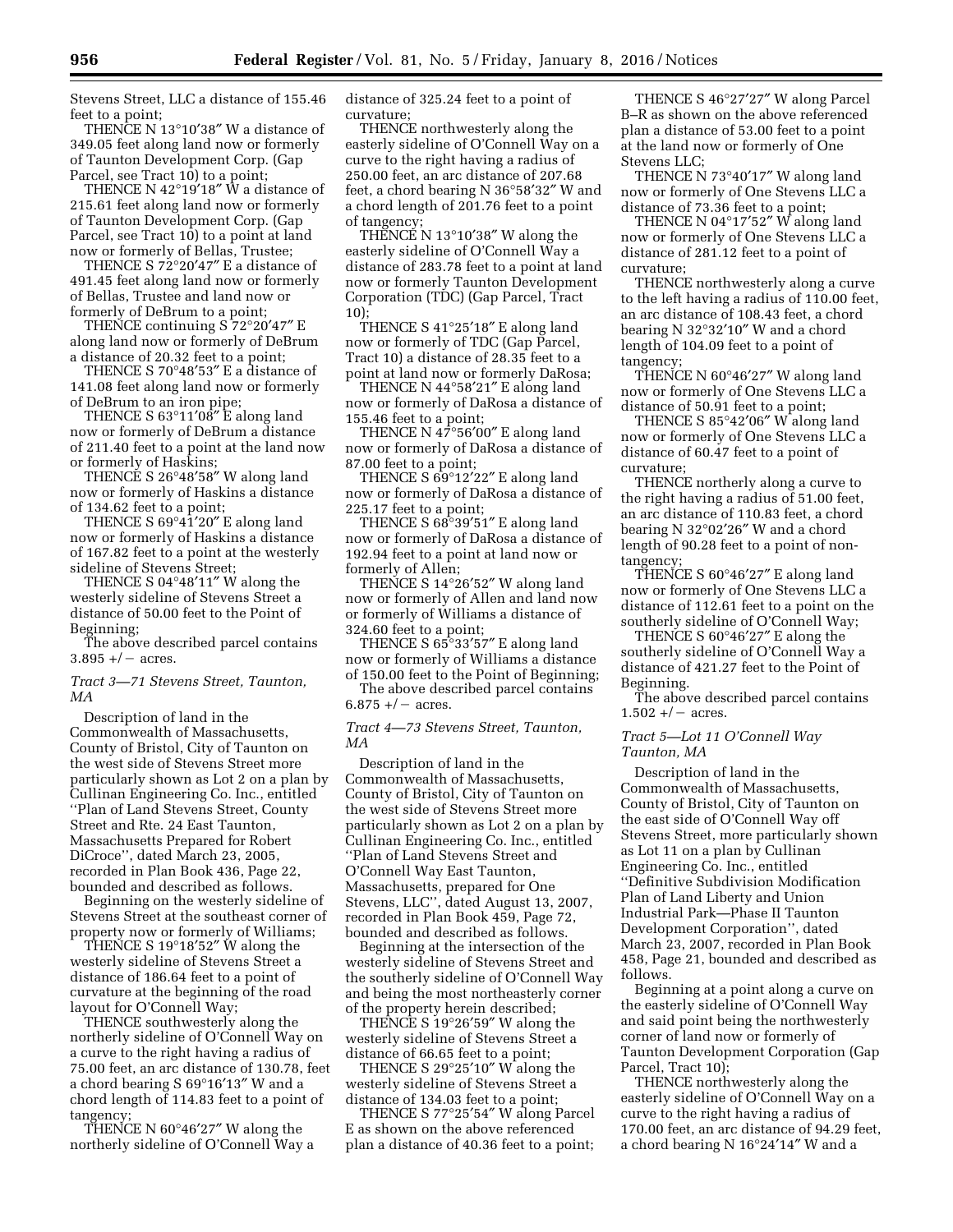chord length of 93.09 feet to a point of tangency;

THENCE N 00°30′50″ W along the easterly sideline of O'Connell Way a distance of 118.63 feet to a point of curvature;

THENCE northwesterly along the easterly sideline of O'Connell Way on a curve to the left having a radius of 330.00 feet, an arc distance of 225.84 feet, a chord bearing N 20°07′12″ W and a chord length of 221.46 feet to a point of tangency;

THENCE N 39°43′33″ W along the easterly sideline of O'Connell Way a distance of 100.06 feet to a point of curvature;

THENCE northwesterly along the easterly sideline of O'Connell Way on a curve to the right having a radius of 270.00 feet, an arc distance of 119.96 feet, a chord bearing N 26°59′51″ W and a chord length of 118.98 feet to a point of tangency;

THENCE N 14°16′09″ W along the easterly sideline of O'Connell Way and land now or formerly PR-Crossroads Commerce Center LLC a distance of 153.52 feet to a point;

THENCE N 28°14′17″ E along land now or formerly PR-Crossroads Commerce Center LLC a distance of 220.00 feet to a point;

THENCE N 68°59′27″ E along land now or formerly PR-Crossroads Commerce Center LLC a distance of 100.00 feet to a point;

THENCE N 89°40′32″ E along land now or formerly PR-Crossroads Commerce Center LLC a distance of 602.55 feet to a point at the land now or formerly of Christ Community Church, Inc.;

THENCE S 13°44′43″ E along land now or formerly of Christ Community Church, Inc. a distance of 223.37 feet to a point;

THENCE S 08°06′20″ W along land now or formerly of Christ Community Church, Inc. a distance of 70.79 feet to a point;

THENCE S 01°38′59″ E along land now or formerly of Christ Community Church, Inc. and land now or formerly of Bellas, Trustee a distance of 214.50 feet to a point;

THENCE S 23°51′01″ W along land now or formerly of Bellas, Trustee a distance of 311.52 feet to a point;

THENCE S 67°36′01″ W along land now or formerly of Bellas, Trustee a distance of 486.60 feet to a point at land now or formerly of DaRosa and land now or formerly of Taunton Development Corporation (Gap Parcel, Tract 10);

THENCE S 57°42′31″ W along land now or formerly of Taunton Development Corporation (Gap Parcel, Tract 10) a distance of 16.65 feet to the Point of Beginning.

The above described parcel contains  $14.021 + / -$  acres.

#### *Tract 6—50 O'Connell Way*

Description of land in the Commonwealth of Massachusetts, County of Bristol, City of Taunton on the west side of Stevens Street and the west side on O'Connell Way more particularly shown as Lot 1A–R on a plan by Cullinan Engineering Co. Inc., entitled ''Plan of Land Stevens Street and O'Connell Way East Taunton, Massachusetts prepared for One Stevens LLC'', dated August 13, 2007, recorded in Plan Book 459, Page 72, bounded and described as follows.

Beginning on the southerly sideline of O'Connell Way at the land now or formerly of Jamins LLC;

THENCE N 60°46′27″ W along land now or formerly of Jamins LLC a distance of 112.61 feet to a point at the beginning of a non-tangent curve;

THENCE southeasterly along land now or formerly Jamins LLC on a curve to the left having a radius of 51.00 feet, an arc distance of 110.83 feet, a chord bearing S 32°02′26″ E and a chord length of 90.28 feet to a point of tangency;

THENCE N 85°42′06″ E along land now or formerly of Jamins LLC a distance of 60.47 feet to a point;

THENCE S 60°46′27″ E along land now or formerly of Jamins LLC a distance of 50.91 feet to a point of curvature;

THENCE southerly along land now or formerly of Jamins LLC on a curve to the right having a radius of 110.00 feet, an arc distance of 108.43 feet, a chord bearing S 32°32′10″ E and a chord length of 104.09 feet to a point of tangency;

THENCE S 04°17′52″ E along land now or formerly of Jamins LLC a distance of 281.12 feet to a point;

THENCE S 73°40′17″ E along land now or formerly of Jamins LLC a distance of 73.36 feet to a point at the land now or formerly of Porter, Trustee;

THENCE S 46°27′27″ W along land now or formerly of Porter, Trustee a distance of 235.54 feet to a point;

THENCE N 88°13′45″ W along land now or formerly of Porter, Trustee a distance of 139.98 feet to a point;

THENCE N 70°55′10″ W along land now or formerly of Porter, Trustee a distance of 530.08 feet to a point;

THENCE N 30°37′46″ W along land now or formerly of Porter, Trustee a distance of 236.68 feet to a point at the land now or formerly of Two Stevens, LLC;

THENCE N 15°19′02″ E along land now or formerly of Two Stevens, LLC a distance of 146.85 feet to a point;

THENCE N 85°42′06″ E along land now or formerly of Two Stevens, LLC a distance of 414.39 feet to a point of curvature;

THENCE northeasterly along land now or formerly of Two Stevens, LLC on a curve to the left having a radius of 100.00 feet, an arc distance of 94.52 feet, a chord bearing N 58°37′25″ E and a chord length of 91.04 feet to a point of tangency;

THENCE N 31°32′45″ E along land now or formerly of Two Stevens, LLC a distance of 59.36 feet to a point;

THENCE N 03°58′05″ W along land now or formerly of Two Stevens, LLC a distance of 73.82 feet to a point;

THENCE N 54°21′17″ E along land now or formerly of Two Stevens, LLC a distance of 45.25 feet to a point on the curve of the westerly sideline of O'Connell Way;

THENCE southeasterly along the westerly sideline of O'Connell Way on a curve to the left having a radius of 310.00 feet, an arc distance of 214.85 feet, a chord bearing S 40°55′09″ E and a chord length of 210.58 feet to a point of tangency and at the Point of Beginning.

The above described parcel contains  $9.146 + / -$  acres.

## *Tract 7—60 O'Connell Way, Taunton, MA*

Description of land in the Commonwealth of Massachusetts, County of Bristol, City of Taunton on the west side of O'Connell Way off Stevens Street, more particularly shown as Lot 1B on plan by Cullinan Engineering Co. Inc., entitled ''Plan of Land Stevens Street, County Street and Route 24 East Taunton, Massachusetts Prepared for the Maggiore Companies'', dated May 29, 2007, rev. June 13, 2007, recorded in Plan Book 458, Page 22, bounded and described as follows. (For the purposes of these drawings, the portion of the property boundary defined by the centerline of the Cotley River has been approximated by line segments with defined bearings and distances).

Beginning on the westerly sideline of O'Connell Way at the most easterly corner of land now or formerly of Taunton Development Corporation (TDC) (Lot 9);

THENCE S 13°10′38″ E along the westerly sideline of O'Connell Way a distance of 321.23 feet to a point of curvature;

THENCE southeasterly along the westerly sideline of O'Connell Way on a curve to the left having a radius of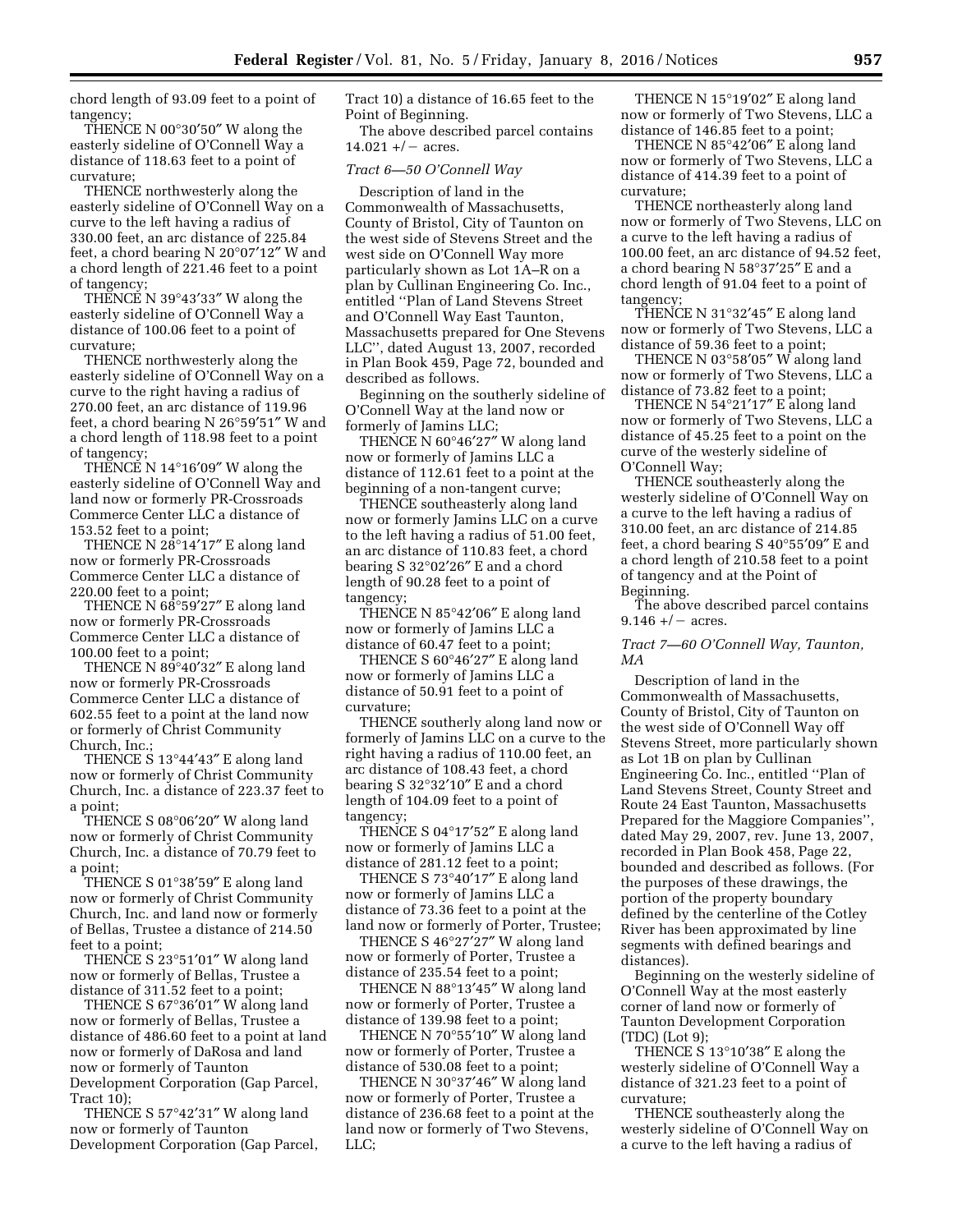310.00 feet, an arc distance of 42.67 feet, a chord bearing S 17°07′14″ E and a chord length of 42.64 feet to a point at the land now or formerly of One Stevens LLC;

THENCE S 54°21′17″ W along land now or formerly of One Stevens LLC a distance of 45.25 feet to a point;

THENCE S 03°58′05″ E along land now or formerly of One Stevens LLC a distance of 73.82 feet to a point;

THENCE S 31°32′45″ W along land now or formerly of One Stevens LLC a distance of 59.36 feet to a point of curvature;

THENCE southwesterly along land now or formerly of One Stevens LLC on a curve to the right having a radius of 100.00 feet, an arc distance of 94.52 feet, a chord bearing S 58°37′25″ W and a chord length of 91.04 feet to a point of tangency;

THENCE S 85°42′06″ W along land now or formerly of One Stevens LLC a distance of 414.39 feet to a point;

THENCE S 15°19′02″ W along land now or formerly of One Stevens LLC a distance of 146.85 feet to a point at the land now or formerly of Porter, Trustee;

THENCE N 30°37′46″ W along land now or formerly of Porter, Trustee a distance of 72.02 feet to a point;

THENCE N 60°57′07″ W along land now or formerly of Porter, Trustee a distance of 554.83 feet to a point;

THENCE N 05°23′38″ W along land now or formerly of Porter, Trustee a distance of 141.69 feet to a point;

THENCE N 75°19′32″ W along land now or formerly of Porter, Trustee a distance of 66.89 feet to a point;

THENCE N 10°07′19″ W along land now or formerly of Porter, Trustee a distance of 365.13 feet to a point;

THENCE S 79°40′32″ W along land now or formerly of Porter, Trustee a distance of 37.82 feet to the approximate centerline of the Cotley River and at land now or formerly of TDC (Lot 13);

THENCE N 10°19′41″ W along the approximate centerline of Cotley River a distance of 132.84 feet;

THENCE N 00°51′38″ W along the approximate centerline of Cotley River a distance of 102.63 feet;

THENCE N 22°05′23″ E along the approximate centerline of Cotley River a distance of 37.53 feet;

THENCE N 36°31′36″ E along the approximate centerline of Cotley River a distance of 36.78 feet;

THENCE N 07°35′17″ E along the approximate centerline of Cotley River a distance of 30.90 feet;

THENCE N 15°02′05″ W along the approximate centerline of Cotley River a distance of 115.27 feet;

THENCE N 22°35′20″ W along the approximate centerline of Cotley River a distance of 27.33 feet;

THENCE N 58°48′35″ W along the approximate centerline of Cotley River a distance of 35.99 feet;

THENCE N 54°00′16″ W along the approximate centerline of Cotley River a distance of 31.07 feet;

THENCE N 05°31′51″ W along the approximate centerline of Cotley River a distance of 43.77 feet;

THENCE N 10°39′46″ E along the approximate centerline of Cotley River a distance of 110.86 feet to a point;

THENCE S 69°49′06″ E along land now or formerly of TDC (Lot 13) a distance of 30.00 feet to a point also being the end point of a tie line;

THENCE continuing S 69°49′06″ E along land now or formerly of TDC (Lot 13 & Lot 14) a distance of 246.89 feet to a point;

THENCE S 70°07′42″ E along land now or formerly of TDC (Lot 14) a distance of 636.23 feet to a point at the land of TDC (Lot 9);

THENCE S 20°56′02″ E along land now or formerly of TDC (Lot 9) a distance of 547.76 feet to a point;

THENCE N 76°49′22″ E along land now or formerly of TDC (Lot 9) a distance of 225.11 feet to the Point of Beginning.

The above described parcel contains  $26.249 +/-$  acres.

*Tract 8—Stevens Street and O'Connell Way* 

Description of land in the Commonwealth of Massachusetts, County of Bristol, City of Taunton on Stevens Street and Route 140, more particularly shown as Parcels A and B on a plan by Cullinan Engineering Co. Inc., entitled ''Plan of Land Stevens Street, County Street and Rte. 24 East Taunton, Massachusetts, prepared for the Maggiore Companies'', dated May 29, 2007, recorded in Plan Book 458, Page 22 and as Parcel E on a plan by Cullinan Engineering Co. Inc., entitled ''Plan of Land Stevens Street and O'Connell Way East Taunton, Massachusetts, Prepared for One Stevens LLC'', dated August 13, 2007, recorded in Plan Book 459, Page 72, bounded and described as follows:

Beginning at a point on the westerly sideline of Stevens Street at the land now or formerly of 73 Stevens Street Jamins LLC;

THENCE S 29°25′10″ W along the westerly sideline of Stevens Street a distance of 67.00 feet to a point.

THENCE N 56°43′22″ W along the sideline of Stevens Street a distance of 8.25 feet to a Massachusetts Highway bound;

THENCE continuing S 36°03′59″ W along the westerly sideline of Stevens

Street a distance of 45.36 feet to a concrete bound;

THENCE S 36°03′59″ W along the westerly sideline of Stevens Street a distance of 69.00 feet to a point;

THENCE S 51°31′40″ W along the westerly sideline of Stevens Street a distance of 178.97 feet to a point at land now or formerly of Silver City Galleria LLC;

THENCE N 88°13′45″ W along land now or formerly of Silver City Galleria LLC a distance of 142.82 feet to a point;

THENCE N 72°05′20″ W along land now or formerly of Silver City Galleria LLC a distance of 331.46 feet to a point;

THENCE N 70°46′43″ W along land now or formerly of Silver City Galleria LLC a distance of 246.11 feet to a Massachusetts Highway bound;

THENCE S 41°20′14″ W along land now or formerly of Silver City Galleria LLC a distance of 70.00 feet to a Massachusetts Highway bound and at the northerly sideline of County Street, State Highway Route 140, Layout #4865;

THENCE N 52°11′42″ W along the northerly sideline of County Street, State Highway Route 140, Layout #4865 a distance of 200.37 feet to a Massachusetts Highway bound;

THENCE N 48°39′46″ W along the northerly sideline of County Street, State Highway Route 140, Layout #4865 a distance of 1040.93 feet to a Massachusetts Highway bound and at the easterly sideline of State Highway Route 24, Layout #3719;

THENCE  $\dot{N}$  01°00'57" E along the easterly sideline of State Highway Route 24, Layout #3719 a distance of 290.43 feet to a point and at land now or formerly of the Taunton Development Corporation;

THENCE N 79°40′32″ E along land now or formerly of Taunton Development Corporation a distance of 190.04 feet to a point also being the end point of a tie line;

THENCE continuing N 79°40′32″ E along land now or formerly of Taunton Development Corporation a distance of 21.00 feet to the approximate centerline of the Cotley River and at land now or formerly of Two Stevens LLC;

THENCE N 79°40′32″ E along land now or formerly of Two Stevens LLC a distance of 37.82 feet to a point;

THENCE S 10°07′19″ E along land now or formerly of Two Stevens LLC a distance of 365.13 feet to a point;

THENCE S 75°19′32″ E along land now or formerly of Two Stevens LLC a distance of 66.89 feet to a point;

THENCE S 05°23′38″ E along land now or formerly of Two Stevens LLC a distance of 141.69 feet to a point;

THENCE S 60°57′07″ E along land now or formerly of Two Stevens LLC a distance of 554.83 feet to a point;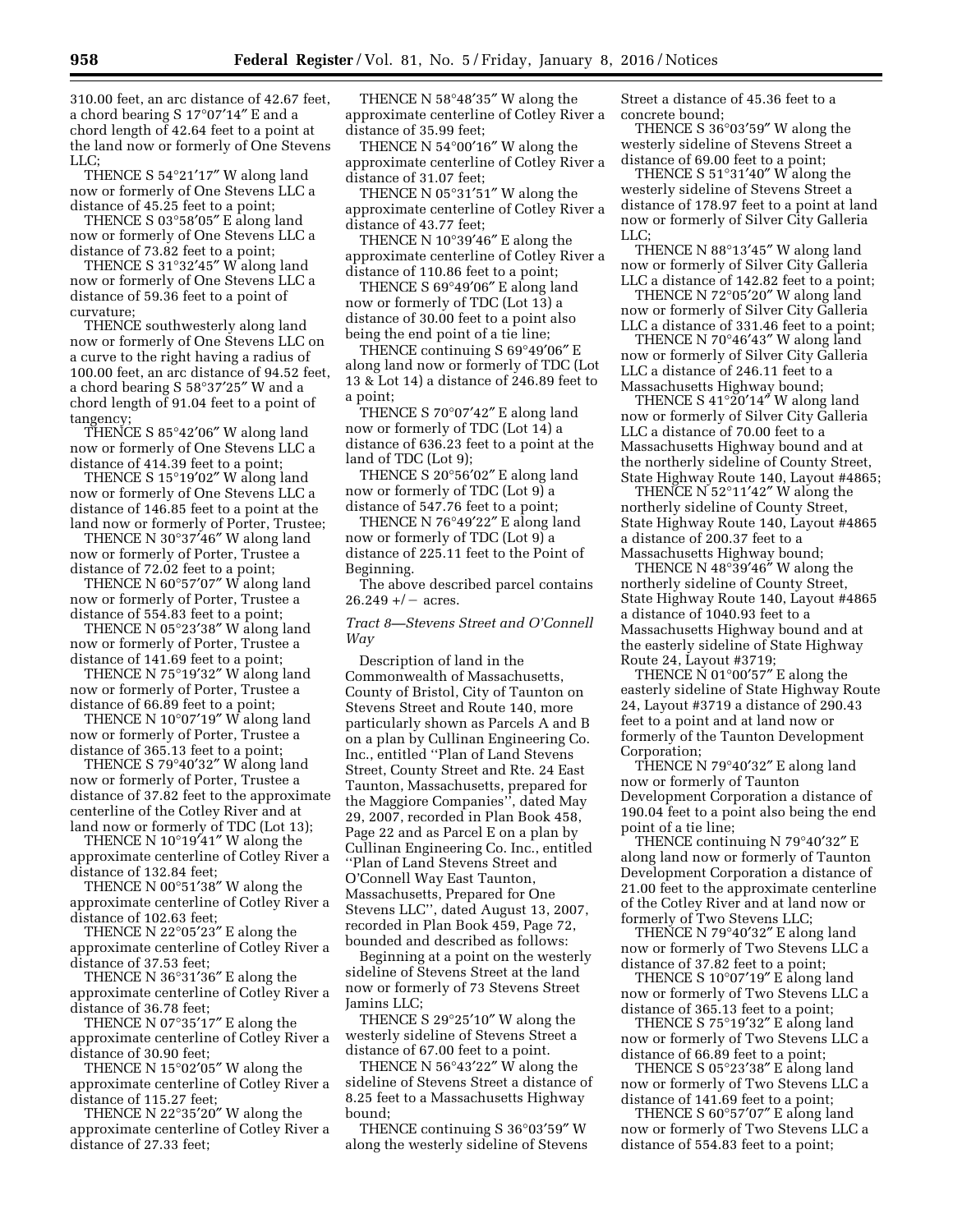THENCE S 30°37′46″ E along land now or formerly of Two Stevens LLC a distance of 72.02 feet to a point and at land now or formerly of One Stevens LLC;

THENCE S 30°37′46″ E along land now or formerly of One Stevens LLC a distance of 236.68 feet to a point;

THENCE S 70°55′10″ E along land now or formerly of One Stevens LLC a distance of 530.08 feet to a point;

THENCE S 88°13′45″ E along land now or formerly of One Stevens LLC a distance of 139.98 feet to a point;

THENCE N 46°27′27″ E along land now or formerly of One Stevens LLC a distance of 235.54 feet to a point and at land now or formerly of Jamins LLC;

THENCE continuing N 46°27′27″ E along land now or formerly of Jamins LLC a distance of 53.00 feet to a point;

THENCE N 77°25′54″ E along land now or formerly of Jamins LLC a distance of 40.36 feet to a point on the westerly sideline of Stevens Street and the Point of Beginning; The above described parcel contains  $7.966 + / \neg$ acres.

#### *Tract 9—O'Connell Way Layout*

Description of land in the Commonwealth of Massachusetts, County of Bristol, City of Taunton on the west side of Stevens Street owned by the Taunton Development Corporation and shown as a proposed roadway layout on a plan by Field Engineering Co., Inc., entitled ''Definitive Subdivision Plan of Land, Liberty and Union Industrial Park— Phase II'' and revised dated 3/08/2006, recorded in Plan Book 446, Page 35, and a plan entitled, ''Definitive Subdivision Modification Plan of Land, Liberty and Union Industrial Park—Phase II'' and dated 3/23/2007, recorded in Plan Book 458, Page 21, bounded and described as follows.

Beginning on the westerly sideline of Stevens Street at the southeasterly corner of the parcel to be described;

THENCE S 19°18′52″ W along the westerly sideline of Stevens Street a distance of 155.23 feet to a point at land now or formerly Jamins LLC;

THENCE N 60°46′27″ W along the westerly sideline of O'Connell Way a distance of 421.27 feet to a point of curvature;

THENCE northwesterly along the westerly sideline of O'Connell Way on a curve to the right having a radius of 310.00 feet, an arc distance of 257.52 feet, a chord bearing N 36°58′32″ W and a chord length of 250.18 feet to a point of tangency;

THENCE N 13°10′38″ W along the westerly sideline of O'Connell Way a distance of 539.91 feet to a point of curvature;

THENCE northwesterly along the westerly sideline of O'Connell Way on a curve to the left having a radius of 170.00 feet, an arc distance of 86.47 feet, a chord bearing N 27°44′58″ W and a chord length of 85.54 feet to a point of tangency;

THENCE N 42°19′18″ W along the westerly sideline of O'Connell Way a distance of 135.62 feet to a point of curvature;

THENCE northwesterly along the westerly sideline of O'Connell Way on a curve to the right having a radius of 230.00 feet, an arc distance of 167.83 feet, a chord bearing N 21°25′04″ W and a chord length of 164.13 feet to a point of tangency;

THENCE N 00°30′50″ W along the westerly sideline of O'Connell Way a distance of 118.63 feet to a point of curvature;

THENCE northerly along the westerly sideline of O'Connell Way on a curve to the left having a radius of 270.00 feet, an arc distance of 184.78 feet, a chord bearing N 20°07′11″ W and a chord length of 181.20 feet to a point of tangency;

THENCE N 39°43′33″ W along the westerly sideline of O'Connell Way a distance of 100.06 feet to a point of curvature;

THENCE northwesterly along the westerly sideline of O'Connell Way on a curve to the right having a radius of 330.00 feet, an arc distance of 93.55 feet, a chord bearing N 31°36′18″ W and a chord length of 93.23 feet to a point of reverse curvature;

THENCE northwesterly along the westerly sideline of O'Connell Way on a curve to the left having a radius of 40.00 feet, an arc distance of 49.33 feet, a chord bearing N 58°48′43″ W and a chord length of 46.26 feet to a point of reverse curvature;

THENCE northerly along the sideline of O'Connell Way on a curve to the right having a radius of 75.00 feet, an arc distance of 340.17 feet, a chord bearing N 35°47′44″ E and a chord length of 115.02 feet to a point of tangency;

THENCE S 14°16′09″ E along the easterly sideline of O'Connell Way a distance of 53.96 feet to a point of curvature;

THENCE southerly along the easterly sideline of O'Connell Way on a curve to the left having a radius of 270.00 feet, an arc distance of 119.96 feet, a chord bearing S 26°59′51″ E and a chord length of 118.98 feet to a point of tangency;

THENCE S 39°43′33″ E along the easterly sideline of O'Connell Way a distance of 100.06 feet to a point of curvature;

THENCE southeasterly along the easterly sideline of O'Connell Way on a curve to the right having a radius of 330.00 feet, an arc distance of 225.84 feet, a chord bearing S 20°07′12″ E and a chord length of 221.46 feet to a point of tangency;

THENCE S 00°30′50″ E along the easterly sideline of O'Connell Way a distance of 118.63 feet to a point of curvature;

THENCE southeasterly along the easterly sideline of O'Connell Way on a curve to the left having a radius of 170.00 feet, an arc distance of 124.05 feet, a chord bearing S 21°25′04″ E and a chord length of 121.31 feet to a point of tangency;

THENCE S 42°19′18″ E along the easterly sideline of O'Connell Way a distance of 135.62 feet to a point of curvature;

THENCE southeasterly along the easterly sideline of O'Connell Way on a curve to the right having a radius of 230.00 feet, an arc distance of 116.99 feet, a chord bearing S 27°44′58″ E and a chord length of 115.74 feet to a point of tangency;

THENCE S 13°10′38″ E along the easterly sideline of O'Connell Way a distance of 533.14 feet to a point of curvature;

THENCE southeasterly along the easterly sideline of O'Connell Way on a curve to the left having a radius of 250.00 feet, an arc distance of 207.68 feet, a chord bearing S 36°58′32″ E and a chord length of 201.76 feet to a point of tangency;

THENCE S 60°46′27″ E along the easterly sideline of O'Connell Way a distance of 325.24 feet to a point of curvature;

THENCE northeasterly along the easterly sideline of O'Connell Way on a curve to the left having a radius of 75.00 feet, an arc distance of 130.78 feet, a chord bearing N 69°16′13″ E and a chord length of 114.83 feet to the Point of Beginning;

The above described roadway parcel contains  $3.442 + / -$  acres which, together with a 512 square foot easement on land now or formerly of Jamins LLC, constitute the O'Connell Way layout.

The 512 square foot easement description begins at a point on the northerly sideline of Stevens Street being S 19°18′52″ W and 155.23 feet distant from the beginning point of O'Connell Way described above;

THENCE N 60°46′27″ W along the westerly sideline of O'Connell Way a distance of 50.55 feet to a point of curvature;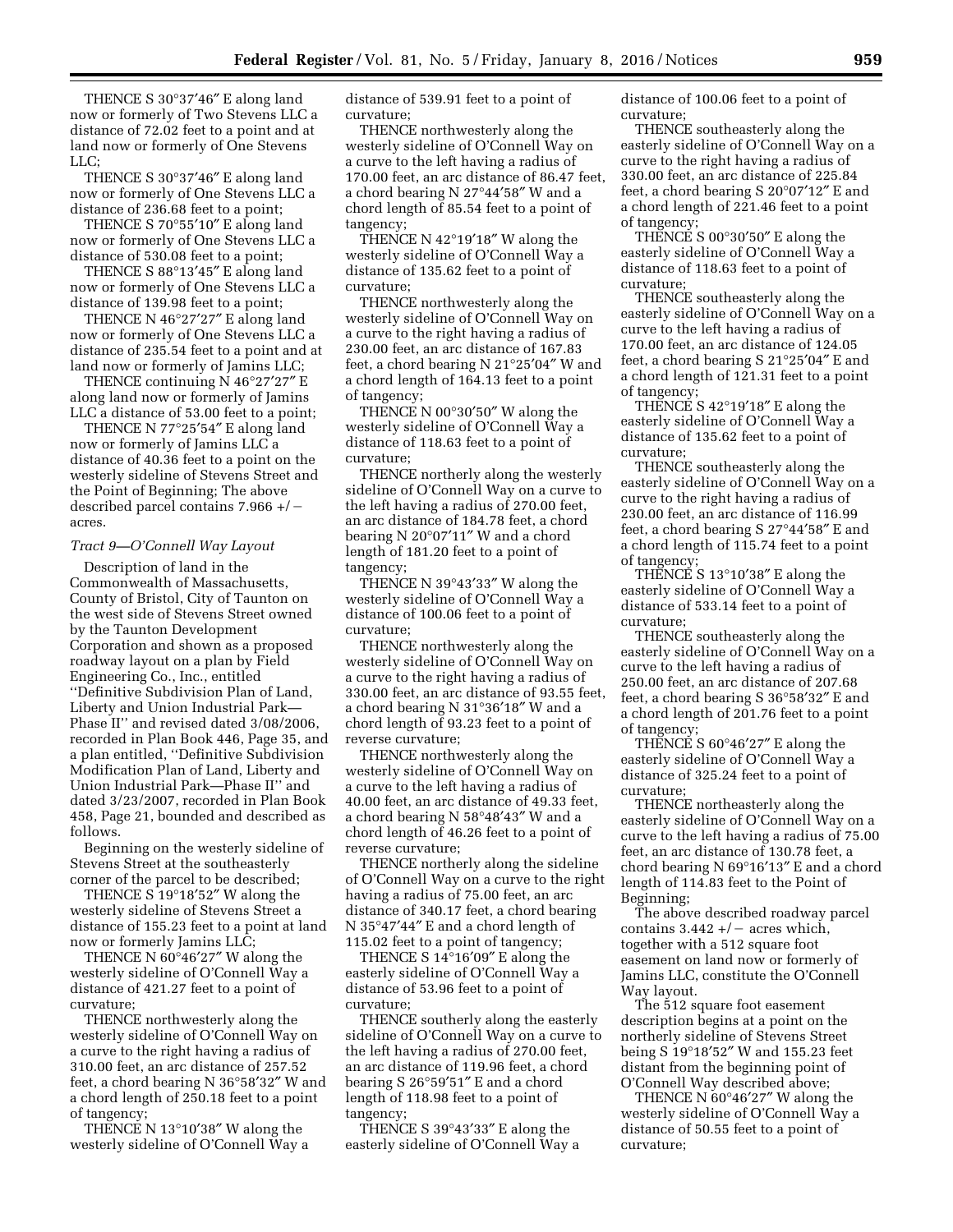THENCE southerly on a curve to the right having a radius of 60.00 feet, an arc distance of 84.01 feet, a chord bearing S 20°39′44″ E and a chord length of 77.31 feet to a point on the northerly sideline of Stevens Street;

THENCE N 19°26′59″ E along the northerly sideline of Stevens Street a distance of 50.55 feet to the Point of Beginning.

Said 512 square foot easement is on land now or formerly of Jamins LLC and is intended to be included with and for the use of O'Connell Way.

## *Tract 10—Gap of Land Between Land of DaRosa and O'Connell Way*

Description of land in the Commonwealth of Massachusetts, County of Bristol, City of Taunton, on the east side of O'Connell Way off Stevens Street being a land gap between the layout of O'Connell Way and Lot 10 in Plan Book 446, Page 35 and Parcel 2 described in a the deed from Taunton Development Corporation to Daniel G. DaRosa and Laurie B. DaRosa, dated July 18, 2005, recorded in Deed Book 15013, Page 42, bounded and described as follows.

Beginning on the easterly sideline of O'Connell Way at the most southwesterly corner of the parcel to be described;

THENCE N 13°10′38″ W along the easterly sideline of O'Connell Way a distance of 249.36 feet to a point of curvature;

THENCE northwesterly along the easterly sideline of O'Connell Way on a curve to the left having a radius of 230.00 feet, an arc distance of 116.99 feet, a chord bearing N 27°44′58″ W and a chord length of 115.74 feet to a point of tangency;

THENCE N 42°19′18″ W along the easterly sideline of O'Connell Way a distance of 135.62 feet to a point of curvature;

THENCE northwesterly along the easterly sideline of O'Connell Way on a curve to the right having a radius of 170.00 feet an arc distance of 29.76 feet, a chord bearing N 37°18′28″ W and a chord length of 29.72 feet to a point at land now or formerly L & U LLC;

THENCE N 57°42′31″ E along land now or formerly L & U LLC distance of 16.65 feet to a point at land now or formerly of Darosa (Tract 2);

THENCE S 42°19′18″ E along land now or formerly of DaRosa (Tract 2) a distance of 215.61 feet to a point;

THENCE S 13°10′38″ E along land now or formerly of DaRosa (Tract 2) a distance of 349.05 feet to a point at land now or formerly of 71 Stevens Street LLC;

THENCE N 41°25′18″ W along land now or formerly of 71 Stevens Street LLC a distance of 28.35 feet to the Point of Beginning.

The above described parcel contains  $0.203 + / -$  acres.

#### *Tract 11—67 Stevens Street*

Description of parcel of land in Taunton, Massachusetts shown as Tax Parcel 119–2–0 on the City of Taunton Assessor's plans, bounded and described as follows:

Beginning on the westerly sideline of Stevens Street, at the most northeasterly corner of the lot to be herein described and at the southeasterly corner of land now or formerly John & Betty Jean Allen;

THENCE S 07°26′15″ W along the westerly sideline of Stevens Street, a distance of 50.49 feet to an angle point in the westerly sideline of Stevens Street;

THENCE S 13°24′15″ W along the westerly sideline of Stevens Street, a distance of 46.49 feet to an angle point in the westerly sideline of Stevens Street;

THENCE S 18°41′39″ W along the westerly sideline of Stevens Street, a distance of 103.43 feet to land now or formerly of 71 Stevens Street LLC;

THENCE N 65°33′57″ W along land now or formerly of 71 Stevens Street LLC, a distance of 150.00 feet to corner of land now or formerly of 71 Stevens Street LLC;

THENCE N 14°26′52″ E along land now or formerly of 71 Stevens Street LLC, a distance of 200.00 feet to a concrete bound at the land of John & Betty Jean Allen;

THENCE S 65°30′42″ E along land now or formerly of John & Betty Jean Allen, a distance of 150.68 feet to the Point of Beginning.

The above described lot contains  $0.699 +/-$  acres.

Being the same premises conveyed to Kathleen Williams and Kenneth Williams by deed of Ernestina R. Torres and Nelson Henriquez, dated July 28, 2005 and recorded in Deed Book 15029, Page 189.

#### *Tract 12—65 Stevens Street*

Description of parcel of land in Taunton, Massachusetts shown as tax parcel 119–3–0 on the City of Taunton Assessor's plans, bounded and described as follows:

The land in Taunton, on the northwesterly side of Stevens Street, being shown as Lot #9A on a plan entitled ''Property of Richard C. Tilton et ux Taunton, Mass. Scale 1″ = 20′ July 8, 1964 John P. Gonzals, Surveyor'', which plan is recorded with Bristol

County Northern District Registry of Deeds, Plan Book 94, Page 9 and being more particularly described as follows:

Beginning on the westerly sideline of Stevens Street, at the most northeasterly corner of the lot to be herein described and at the southeasterly corner of land now or formerly Daniel & Laurie DaRosa;

THENCE S 02°11′22″ W along the westerly sideline of Stevens Street, a distance of 116.64 feet to an angle point in the westerly sideline of Stevens Street;

THENCE S 05°24′21″ W along the westerly sideline of Stevens Street, a distance of 22.67 feet to a point at the land now or formerly of Kathleen & Kenneth Williams;

THENCE N 65°30′42″ W along land now or formerly of Kathleen & Kenneth Williams, a distance of 150.68 feet to a concrete bound at the land now or formerly of 71 Stevens Street LLC;

THENCE N 14°26′52″ E along land now or formerly of 71 Stevens Street LLC, a distance of 124.60 feet to a concrete bound at the land of Daniel & Laurie DaRosa;

THENCE S 68°39′51″ E along stonewall remains and land now or formerly of Daniel & Laurie DaRosa, a distance of 120.92 feet to the Point of Beginning.

The above described lot contains  $0.396 + / -$  acres.

Being the same premises conveyed to John M. Allen by deed of John M. Allen and Betty Jean Allen dated June 4, 2011 and recorded in Deed Book 20376, page 275.

#### *Tract 13—61F Stevens Street*

Description of parcel of land in Taunton, Massachusetts shown as Tax Parcel 109–17–0 on the City of Taunton Assessors' Plans and being more particularly described as follows:

The land located on the westerly side of Stevens Street, East Taunton, Bristol County, Massachusetts shown as Lot 3B on a plan entitled, ''Plan of Land Stevens Street, East Taunton, Massachusetts, prepared for Taunton Development Corporation'', prepared by Cullinan Engineering, Scale 1″ = 30′ revised dated May 31, 2005 which plan is recorded with the Bristol County Northern District Registry of Deeds in Plan Book 437, Page 30, containing approximately 0.42 acres and known as and numbered 61F Stevens Street, bounded and described as follows:

Beginning on the westerly sideline of Stevens Street, at the most northeasterly corner of the lot to be herein described and at the southeasterly corner of land now or formerly Edwin DeBrum;